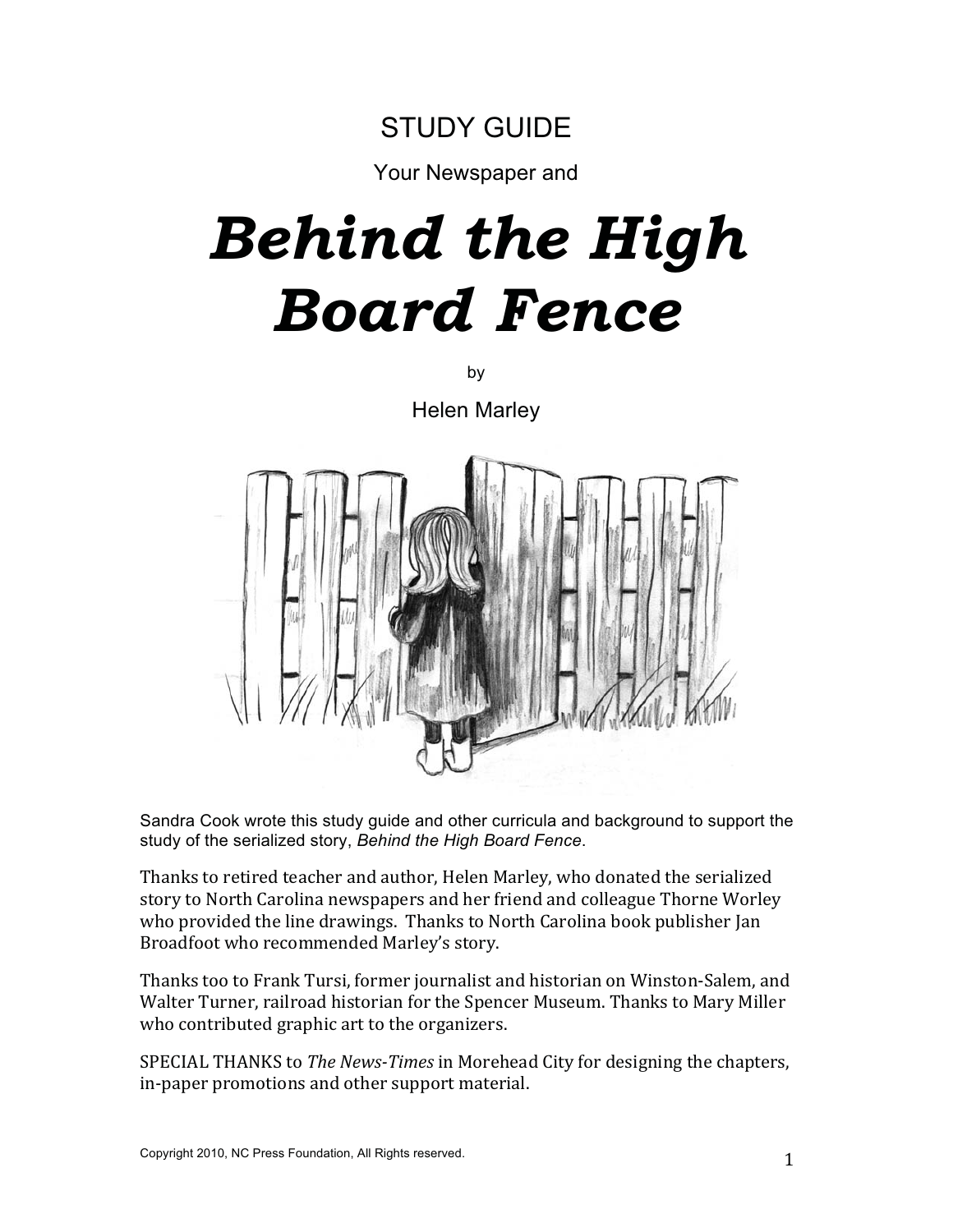# Behind the High Board Fence by Helen Marley

# **Study Guide**

Below, you will find questions for each of the 16 chapters in the serialized version of the book. *Behind the High Board Fence*. The first activity for each chapter asks students to find the subiect and verb in the chapter heading or title and then find the subject and verb in an interesting headline. Having readers consider subiects and verbs will  $r$ einforce teaching the basic components of sentences and the  $\overline{r}$  $\mu$  importance of using strong verbs to build sentences.

The remaining questions for each chapter follow the outline for Bloom's taxonomy, revised and require critical thinking built on knowledge and understanding of the story. Each series of questions ends with "Newspaper extensions" that integrate today's news with content and concepts in the story. Teachers will choose among the questions and newspaper activities and/or instruct students to choose which questions and activities to complete.

The curricula include 27 graphic organizers. Teachers will choose and/or allow students to choose which graphic organizers to apply to the story. The graphic organizer, "Growing and Changing," explains the author's approach, "Rather than telling a single story, *Behind the High Board Fence* offers several short stories that describe the people and events important to young Helen Sharp. Each story has its own resolution."

Some of Marley's short stories begin and end with one chapter, and others require additional chapters to resolve. Throughout, the book explores how Helen grows and changes: her growth and changes in her family and hometown tell the larger story.

 $W$ ritten by Sandra Cook, sandynie@unc.edu: (919) 843-5648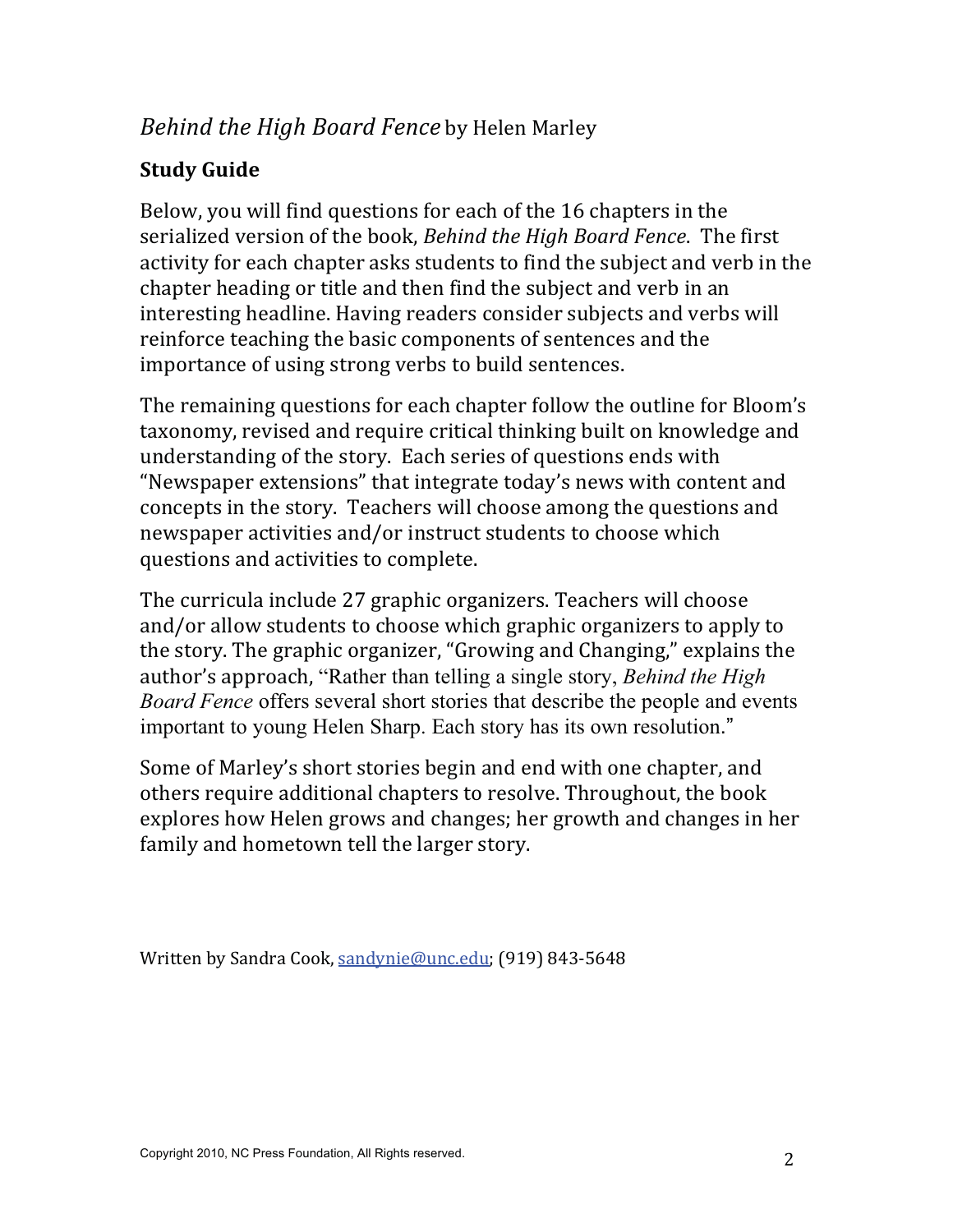# **CHAPTER ONE-The Sharps earn their way**

The title for each chapter in the story, Behind the High Board Fence, reads like a headline. Find the subject (Sharps, plural) and verb (earn, plural form) in the title for Chapter One. As most headlines do, the title uses the present-tense form of the verb.

Select a current news story that interests you. Underline the subject and circle the verb in the story's headline. Is the subject plural or singular? What is the tense of the verb? Think of other synonyms for the chosen verb and discuss whether any verb works as well as the one chosen by the newspaper's headline writer.

#### **Remember**

- 1. The story is told from whose point of view? Who's the main character?
- 2. Which members of the Sharp family are introduced in the story?
- 3. How do members of the Sharp family earn a living?
- 4. Why are the Early sisters called "Early Birds?"

#### **Understand**

- 1. Summarize what you learn about Helen in this chapter.
- 2. Summarize what you learn about Cal in this chapter.

# **Apply**

Draw Helen based on what you learn about her appearance in this chapter.

#### Analyze

- 1. What does Cal do to demonstrate that he is "high-spirited" and "mischievous?"
- 2. Describe Helen's personality. How is she similar to and different from Cal?
- 3. How does the way Helen dresses compare with the way a nine- or ten-year old girl dresses today?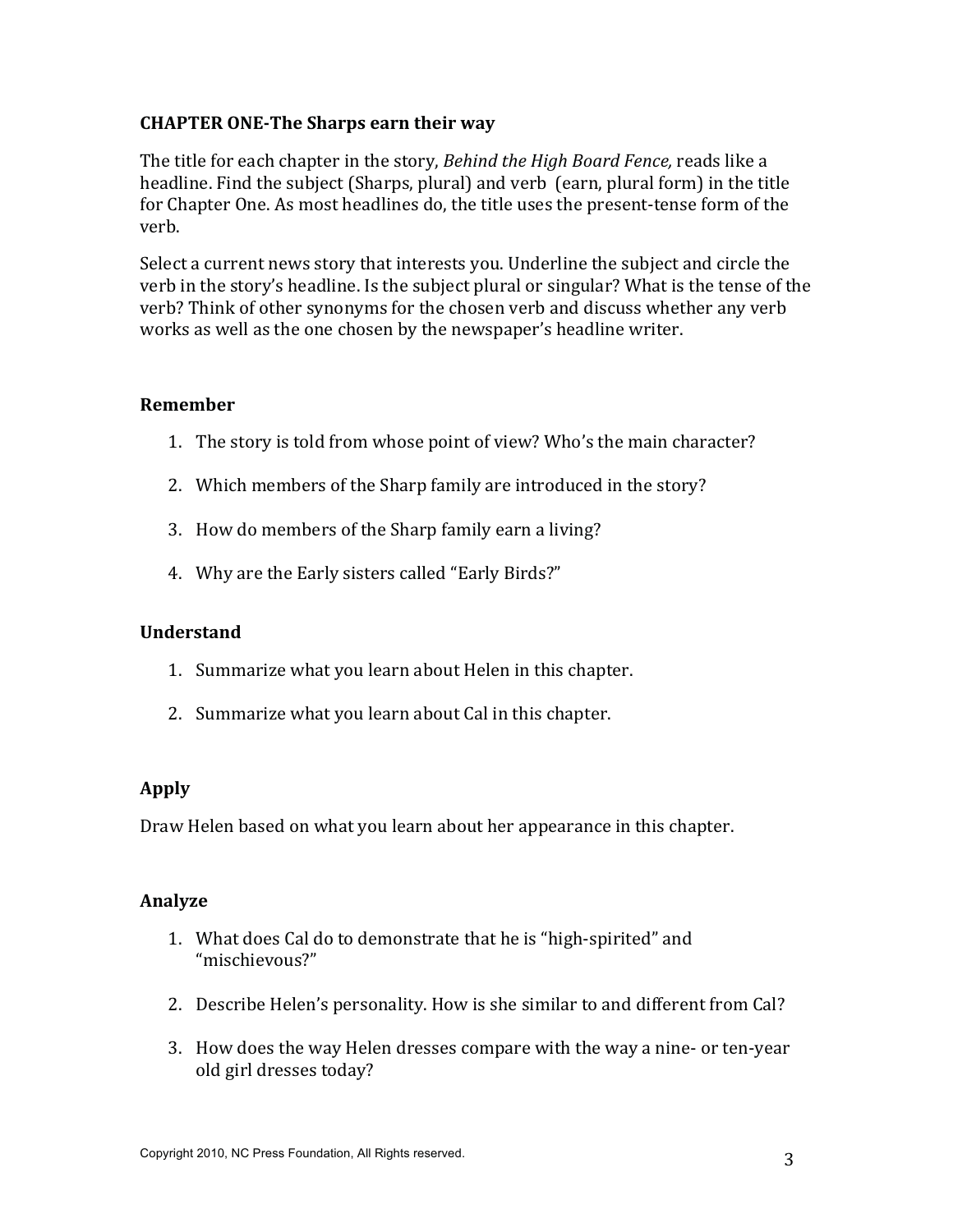4. How do the ways Helen and Cal play compare with ways young people play today?

# Evaluate

- 1. How do you respond to Helen?
- 2. Do you agree that Cal is "high-spirited?"
- 3. How do you think Cal will respond to having Helen join him and his friend for the next day's adventure?

#### **Create**

- 1. Predict the trouble referred to at the end of the chapter.
- 2. Invent or choose a game or fun activity you'd recommend to Helen, Cal and/ or their siblings. With words and illustrations, explain "how to" play the game.

#### **Newspaper extensions:**

1. In a comic strip published in print or in a replica or e-Edition, identify the main character and supporting characters.

2. In a feature story or profile published in print or an e-Edition or on a website. identify the person on which the story turns. Identify others in the story and describe their relationship to the person who's the subject of the story.

3. Describe what you learn about someone from a photo found in print, e-Edition or website. What more do you learn from the cutline (sometimes referred to as caption)? What more do you learn from the story? Summarize what you learn from each source and evaluate each as a source of information. Which provides the most information? Which provides the most useful information? Note: On a newspaper's website, look for video about someone. What more do you learn about the person from the video?

4. Choose people from the newspaper (print, e-Edition or web edition) to represent Helen and different members of her family based on what you learn about them through the story.

5. In the news, sports, comics, ads or other, select people whose personalities remind you of Helen's and Cal's.

6. From ads in newspapers, choose clothes that Helen and Cal might wear if they lived today.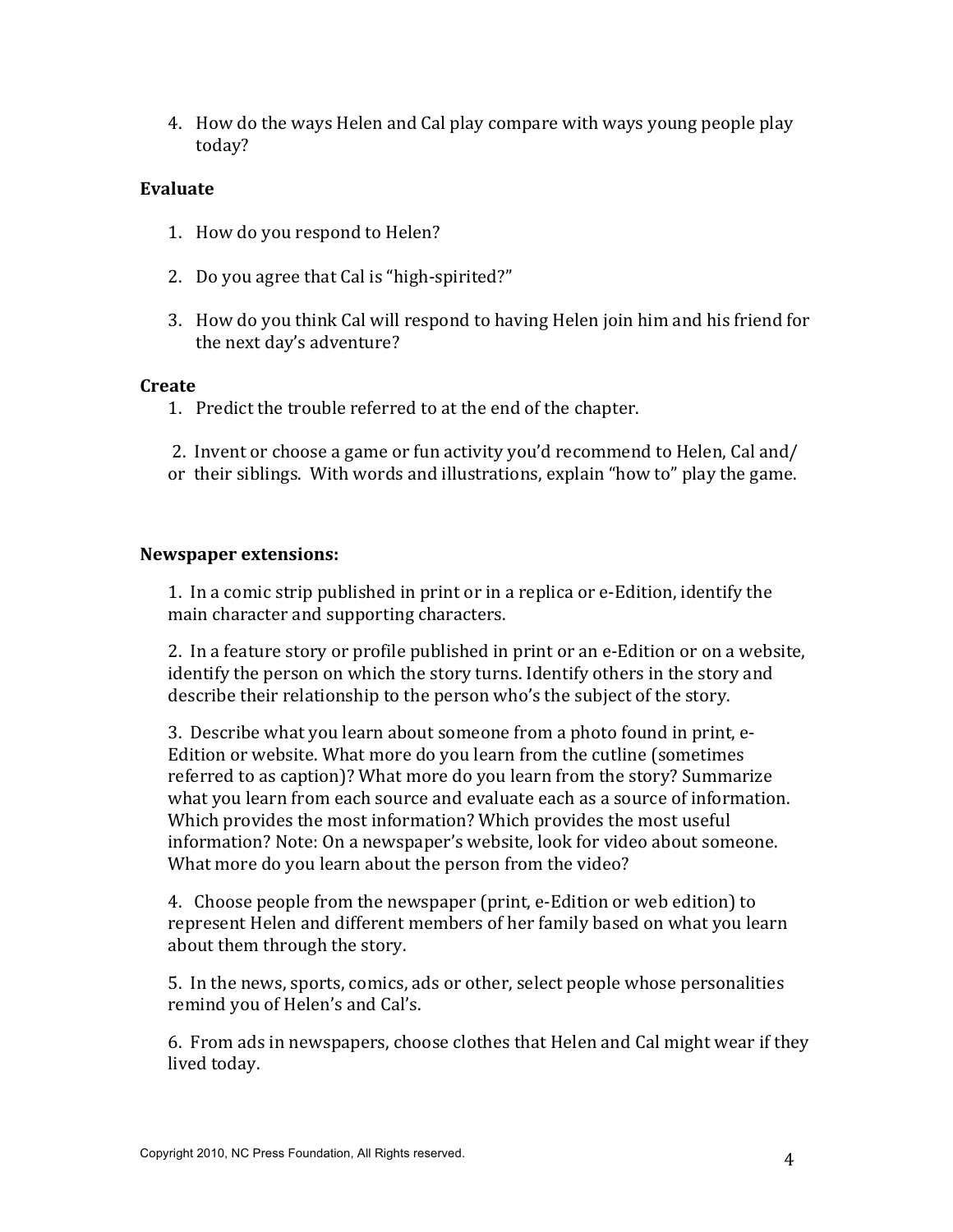# **CHAPTER TWO-Cal and Joe sell newspapers**

The title for each chapter in the story, Behind the High Board Fence, reads like a headline. Find the subject and verb in the title for Chapter Two. As most headlines, the title uses the present-tense form of the verb.

Select a current news story that interests you. Underline the subject and circle the verb in the story's headline. Is the subject plural or singular? What is the tense of the verb? Think of other synonyms for the chosen verb and discuss whether any verb works as well as the one chosen by the newspaper's headline writer.

# **Remember**

- 1. How does Saturday morning differ from other mornings?
- 2. List the means of transportation mentioned in the story.
- 3. What does Cal say will upset his father about what he and Joe did?

# **Understand**

- 1. What does Cal tell Joe about Helen's going with them? What does that tell you about Helen's and Cal's relationship?
- 2. What do you conclude about Papa from what you learn in this chapter?

# Apply

Write what you think Helen says about the adventure knowing she leaves out details that will get Cal into trouble with their parents.

#### **Analyze**

- 1. How do your Saturday mornings compare with Helen's?
- 2. Compare the way news is sold in the story with all the ways it's delivered and sold today.

#### Evaluate

1. What do you think about Joe's and Cal's selling newspapers on the train?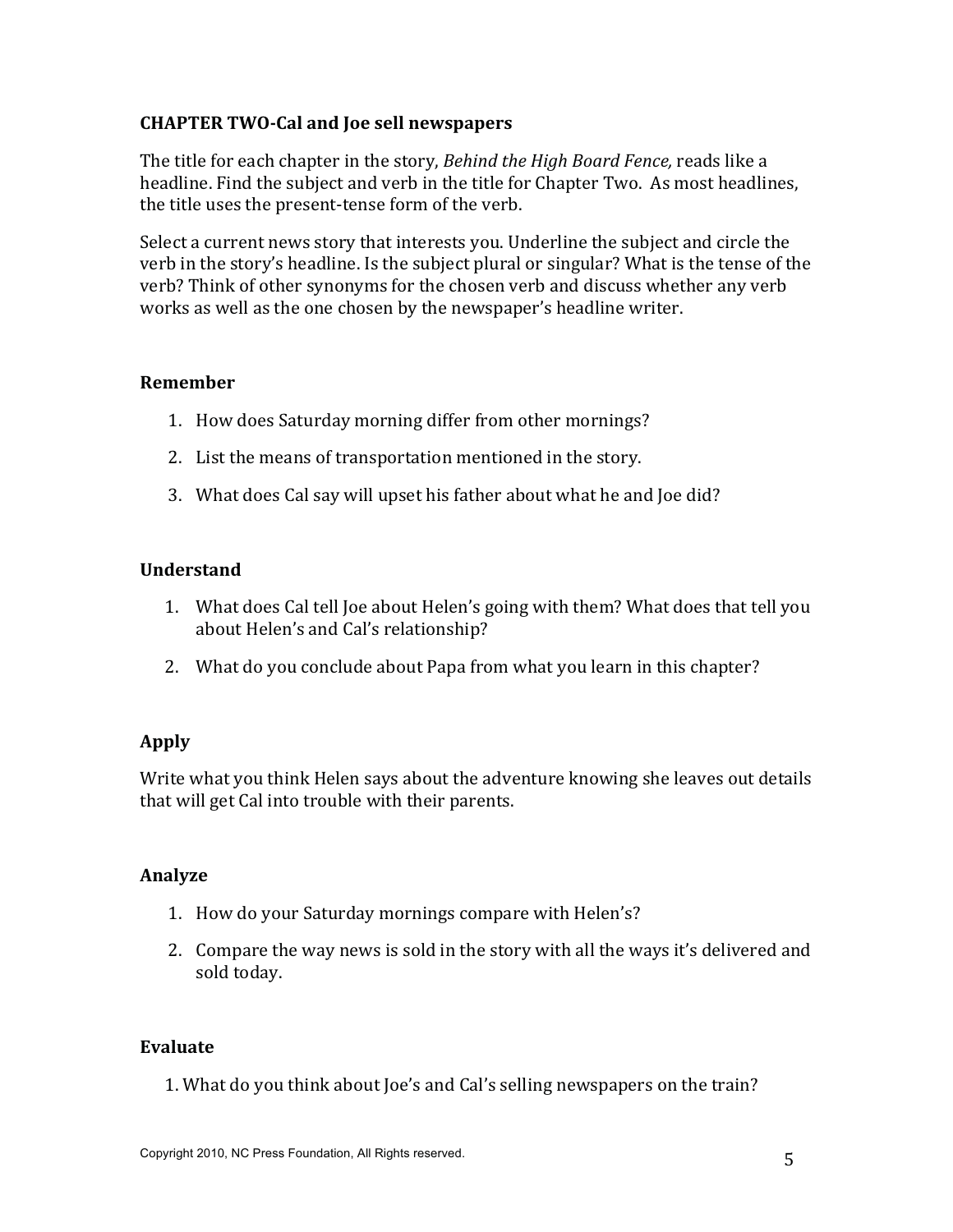2. What do you think Cal tells his father? If you were Cal, what would tell your parent?

# **Create**

1. Compose a letter of apology that Cal and Joe might offer the man whose sales were affected.

2. Compose a letter to Papa disclosing what Cal did and how he hopes to make amends.

- 1. In current newspapers, find references to means of transportation used today. How are these similar to or different from those in Winston-Salem during early 20<sup>th</sup> century when Helen lived?
- 2. Find examples of parent/child and brother/sister relationships in newspapers and describe what's happening that typifies the relationships. Be sure to search the comics if your newspaper publishes comics.
- 3. In your newspaper, identify an advice columnist. Pretend you're Cal and write a letter to an advice columnist explaining what you did and asking advice on what to do-whether to explain to Papa and whether to apologize to anyone affected by boarding the train to sell newspapers.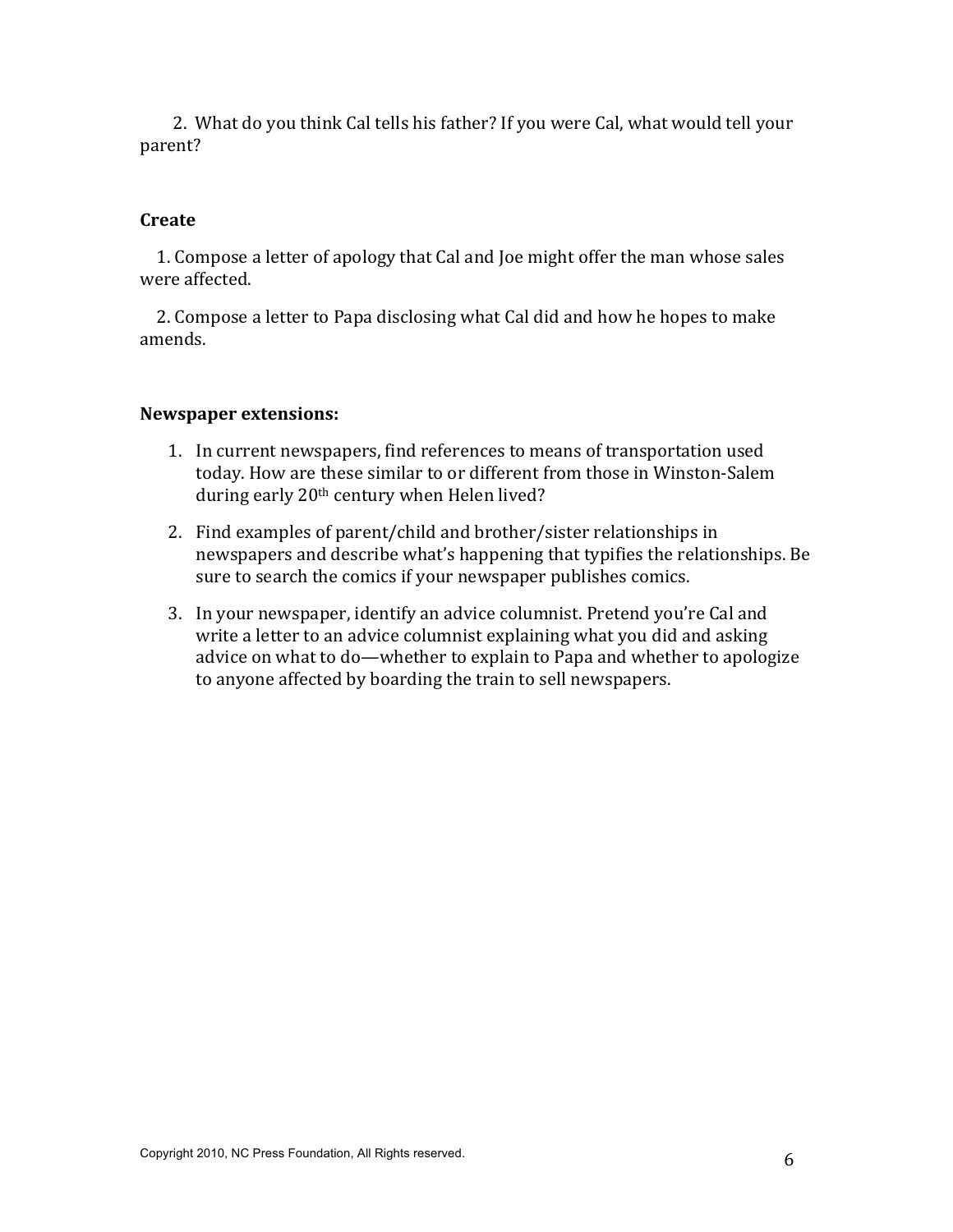# **CHAPTER THREE-Helen steps out**

The title for each chapter in the story, *Behind the High Board Fence*, reads like a headline. Find the subject and verb in the title for Chapter Three. As most headlines, the title uses the present-tense form of the verb.

Select a current news story that interests you. Underline the subject and circle the verb in the story's headline. Is the subject plural or singular? What is the tense of the verb? Think of other synonyms for the chosen verb and discuss whether any verb works as well as the one chosen by the newspaper's headline writer.

#### **Remember**

- 1. Why did Helen go to the barn?
- 2. What's a squab? In the Sharp family, who cares for the squab? For what purpose?
- 3. Who's Maude? What does she do?

# **Understand**

Compare and/or contrast Alan and Cal. What can you infer about Cal's relationship with his brother, Alan, from this chapter?

# **Apply**

Sketch the barn and surroundings. To make your drawings more realistic, conduct research in books and on the Internet.

# **Analyze**

1. Read all references to Cal in the chapter. Does anything concern you about his physical health?

2. What do you think "something far worse than punishment" refers to? How might this relate to Cal's physical health? Do you think the author intends this reference as foreshadowing?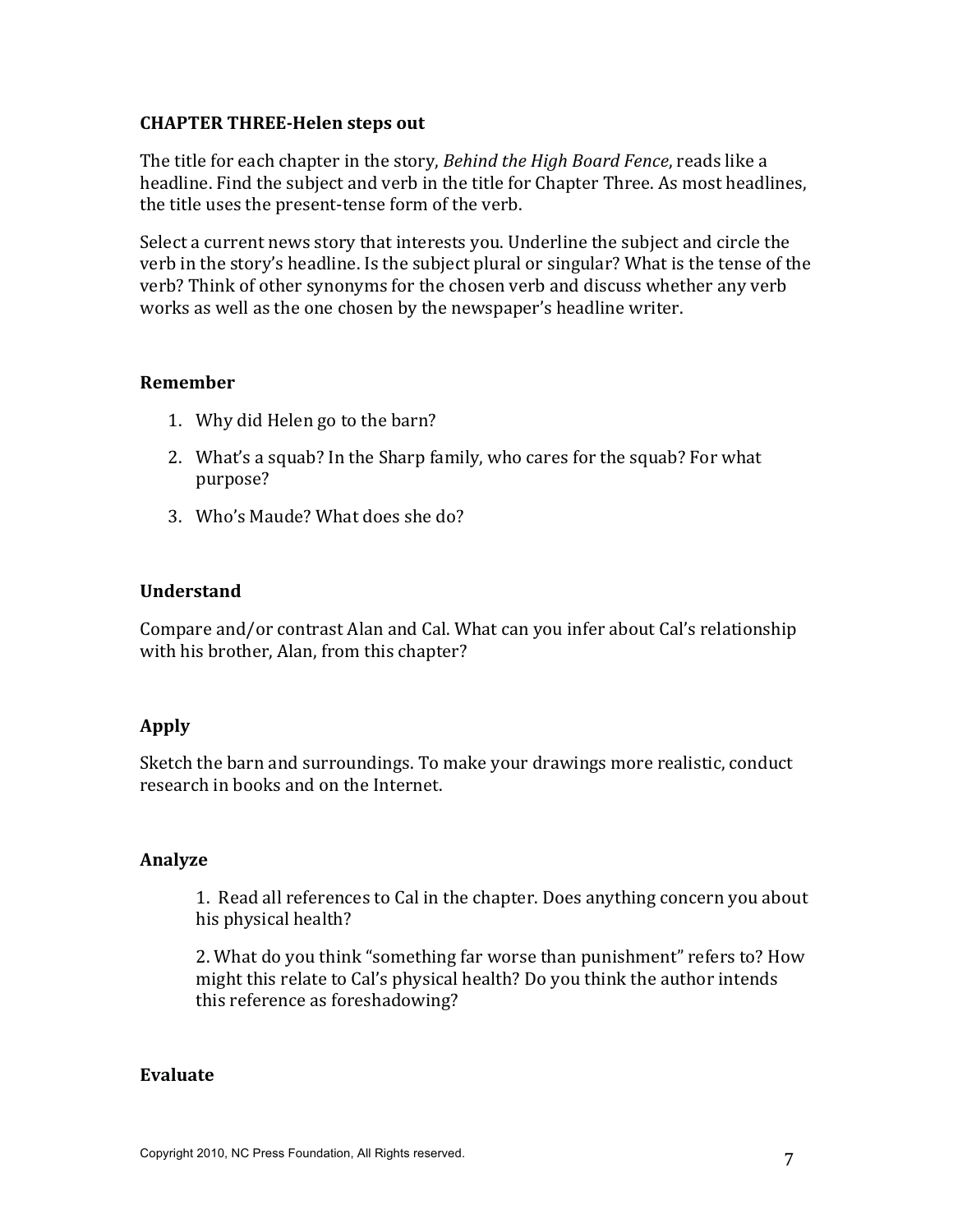- 1. Why do you think Helen jumped? Do you consider her foolhardy or courageous? Would you have jumped? Why or why not?
- 2. Have you ever been challenged or dared to do something that's selfdestructive? How did you respond to the dare? Did you regret what you did?
- 3. Have you ever dared someone to do something that you knew might hurt that person? What happened?
- 4. If you were Papa, how would you punish Cal?
- 5. How and/or why do you think Cal escaped punishment?

Act out the scene in the barn. Assign someone to be Cal, Alan and Helen. Use an umbrella as a prop. What else might you use to dramatize the sequence of events?

# **Newspaper extensions:**

1. Consider actions reported in newspapers and rate them on a scale with one as foolhardy and ten as courageous.

| 1 (foolhardy) | 10 (courageous) |
|---------------|-----------------|
|               |                 |

- 2. Assign parts and act out a favorite comic strip.
- 3. Select a news story that contains direct and indirect quotes (paraphrasing), and come up with questions that a reporter might ask the person or persons to obtain the quotes. Act out the interview, assigning someone to be the interviewer and others to be interviewed (subjects).
- 4. In the news, find people who face consequences (positive, negative or neither). Who are punished, rewarded or neither for their actions? Explain what and why you consider certain actions negative consequences or punishments, positive consequences or rewards or neither. Which do you consider the worst or best examples and which will have effects in the longterm?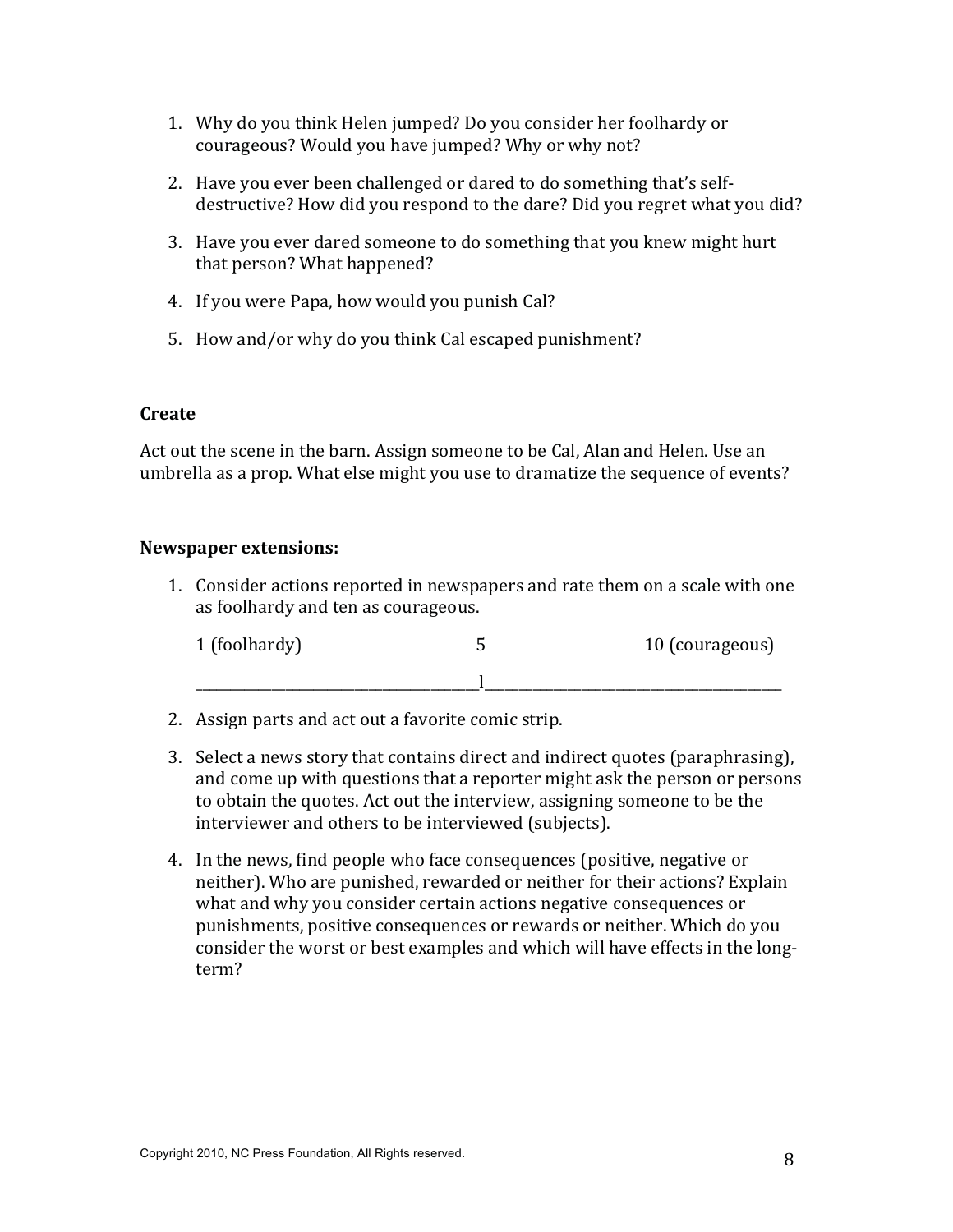# **CHAPTER FOUR-Red paper reads 'quarantine'**

The title for each chapter in the story, Behind the High Board Fence, reads like a headline. Find the subject and verb in the title for Chapter Four. As most headlines, the title uses the present-tense form of the verb.

Select a current news story that interests you. Underline the subject and circle the verb in the story's headline. Is the subject plural or singular? What is the tense of the verb? Think of other synonyms for the chosen verb and discuss whether any verb works as well as the one chosen by the newspaper's headline writer.

# Remember

- 1. What does "quarantine" mean?
- 2. Why is the sign "quarantine" posted on the Sharps' house?

# **Understand**

- 1. Identify words that capture the mood in the Sharps' house, in this chapter.
- 2. What do you learn about diphtheria and ways it is treated then?

# Apply

What was Mother's response to Cal's illness? Classify Mother's feelings and actions. Underline anything on which you make inferences.

# Evaluate

1. What questions do you have about the disease based on the chapter?

2. What questions do you want and expect the author to answer in the next  $chapters(s)?$ 

# **Create**

1. Based on what you learn from the story and from research you conduct on the disease, if you were a research or inventor, what would try to develop as treatment for the disease? To prevent the disease? To prevent the spread of the disease?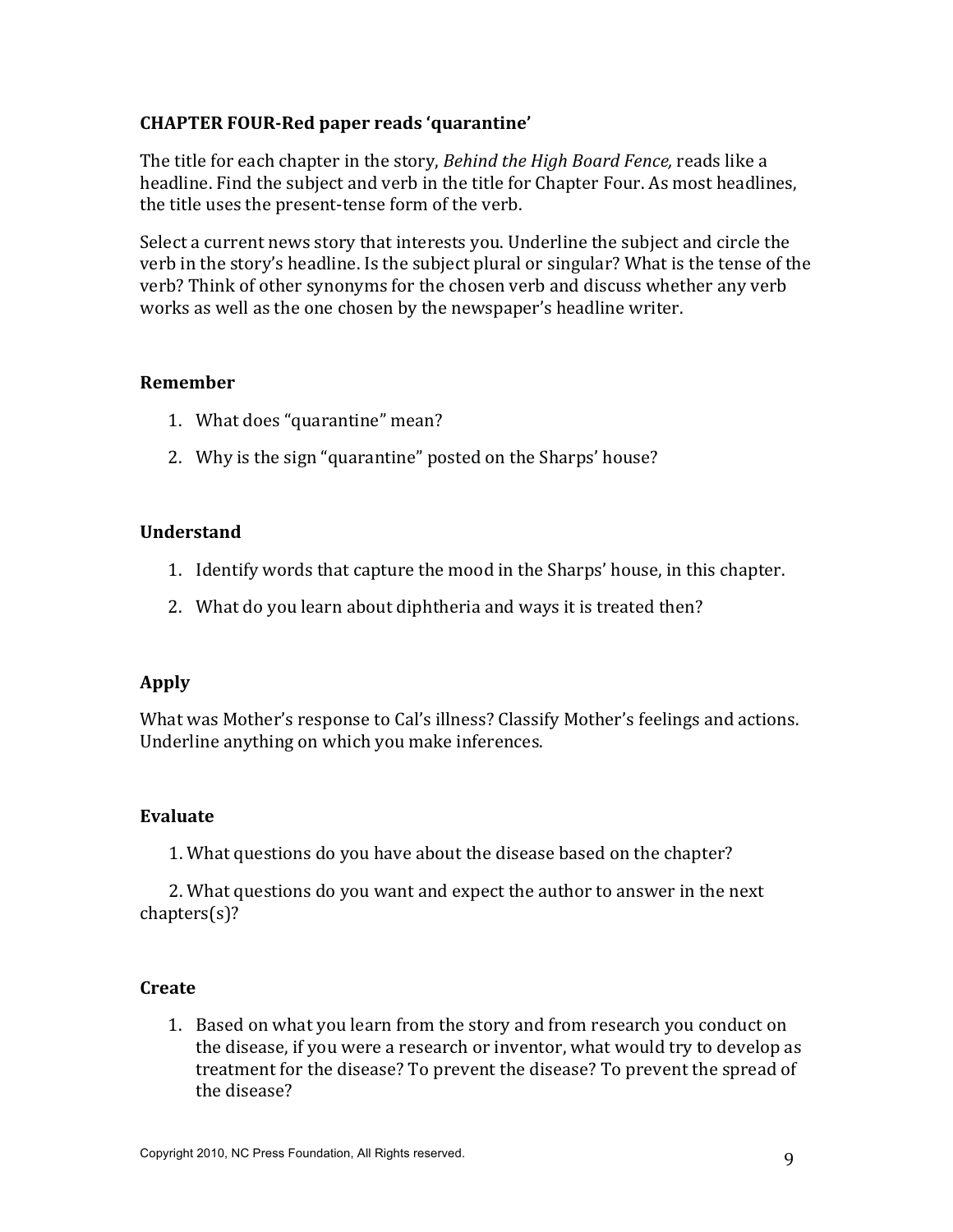2. Reread the end of the chapter. Predict what Helen sees that worries her.

- 1. Select unfamiliar and/or interesting words in current news stories. Guess at the words' meanings based on their use in the stories. Search e-Editions and Web editions for the words. Find uses of the words that are similar to and different from their uses in current news reports.
- 2. Type "quarantine" into search engines on e-Editions and Web editions. Identify and describe recent illnesses or other situations that led to quarantines. Answer questions: Who was quarantined? Where? When? Why? For how long?
- 3. Choose one or more people featured in news and other newspaper content (comics, sports, movies, etc.). Classify feelings and actions and make inferences about how they interact.
- 4. In print and electronic editions of newspapers, using current and past issues, find out what you can about ways used to treat, prevent or prevent the spread of a given disease. Choose a disease that interests or concerns you. Identify any researchers or inventors and describe any motivations that you read about or infer.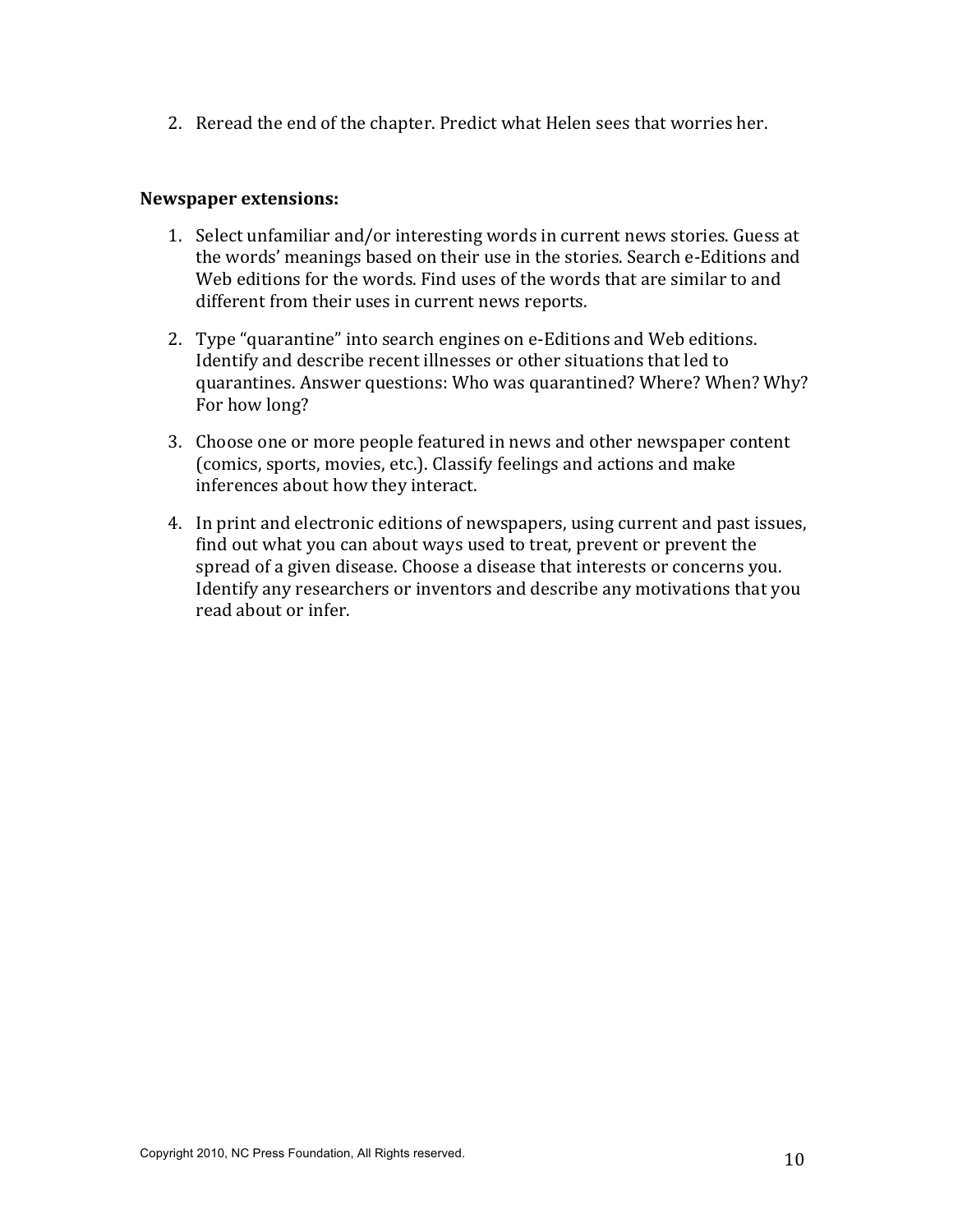# **CHAPTER FIVE-Cal breathes**

The title for each chapter in the story, *Behind the High Board Fence*, reads like a headline. Find the subject and verb in the title for Chapter Five. As most headlines, the title uses the present-tense form of the verb.

Select a current news story that interests you. Underline the subject and circle the verb in the story's headline. Is the subject plural or singular? What is the tense of the verb? Think of other synonyms for the chosen verb and discuss whether any verb works as well as the one chosen by the newspaper's headline writer.

# **Remember**

- 1. What worries Dr. Fearrington about Cal?
- 2. What does Dr. Fearrington think will help Cal?
- 3. What did the second doctor do that saved Cal's life?

# **Understand**

- 1. What similes or comparisons does the author use to describe Mother's and Papa's postures as they listen to Dr. Fearrington?
- 2. What's the biblical reference? What's the meaning and significance of the reference?

# **Apply**

Sketch a scene from the chapter, such as the parents' talking to Dr. Fearrington or the brothers' and sisters' waiting on the stairs.

# **Analyze**

- 1. Contrast Mother's and Papa's moods at the beginning and end of the chapter.
- 2. In the order they occur, record key events and classify them as ups, down or neither.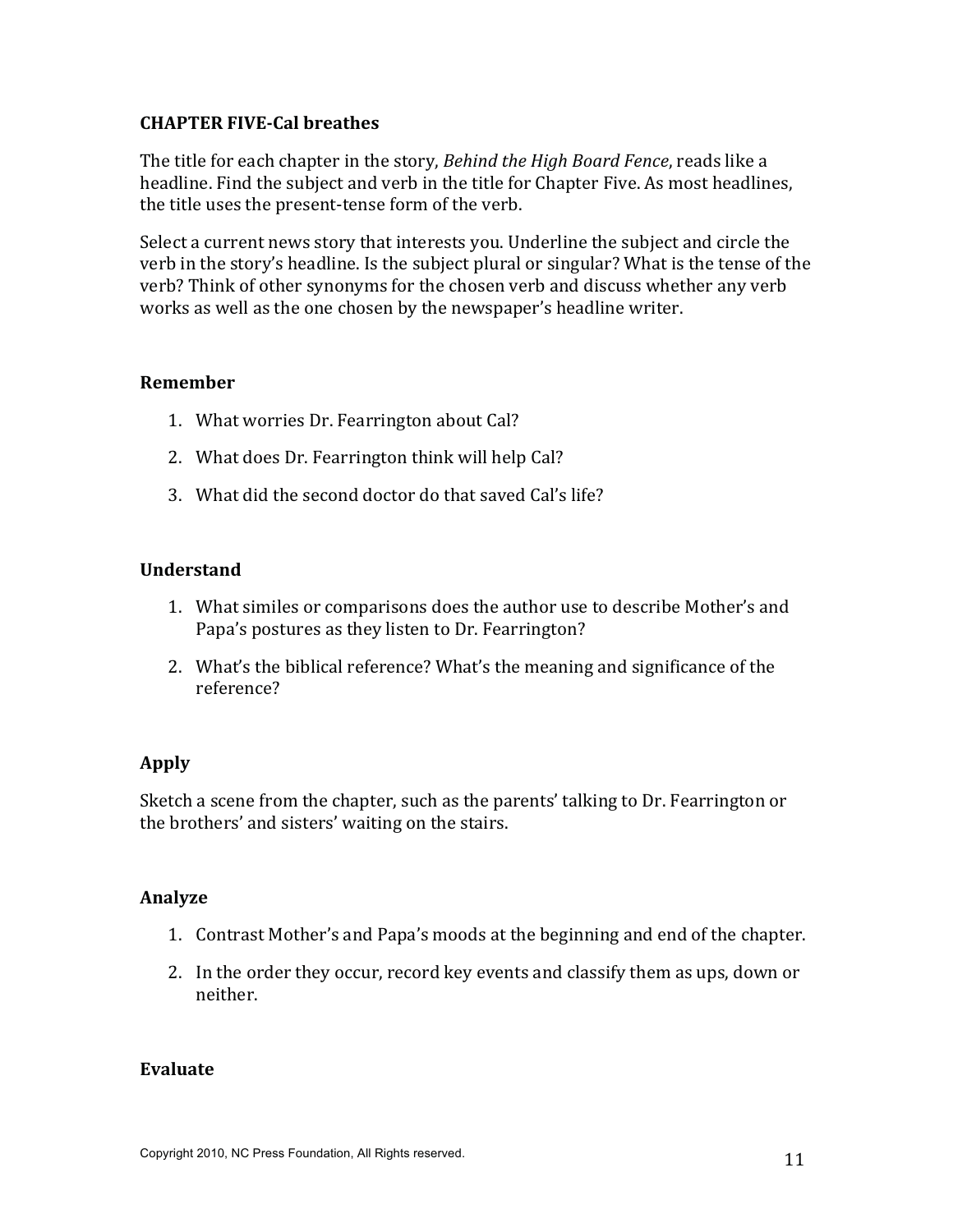How did you respond emotionally to the ups and downs in this chapter? Did you give up hope or maintain hope that Cal would recover?

# **Create**

Devise a plan for dealing with diphtheria based on what you learn in the chapters that deal with the illness. What should be an individual's response? A family's response? A school's or public's response? A physician's response?

- 1. Follow a story using current and archived editions of newspapers. In the order they occur, classify events as ups, downs and neither and describe their impact on you.
- 2. Classify news in print and electronic editions as good news (ups), bad news (downs) or neither. From whose perspective? Where you considering the news from your perspective or the perspective of someone in the story?
- 3. Choose words that describe mood, such as relaxed, tense, happy, sad, surprised, anxious, angry or others. Choose words from all parts of print and/or online editions that you associate with specific moods. Do you associate some words with more than one mood?
- 4. Locate action plans published in newspapers, either current or online editions. Do the plans deal with fires, floods, diseases, accidents, adverse weather conditions or other? What's your responsibility, as an individual?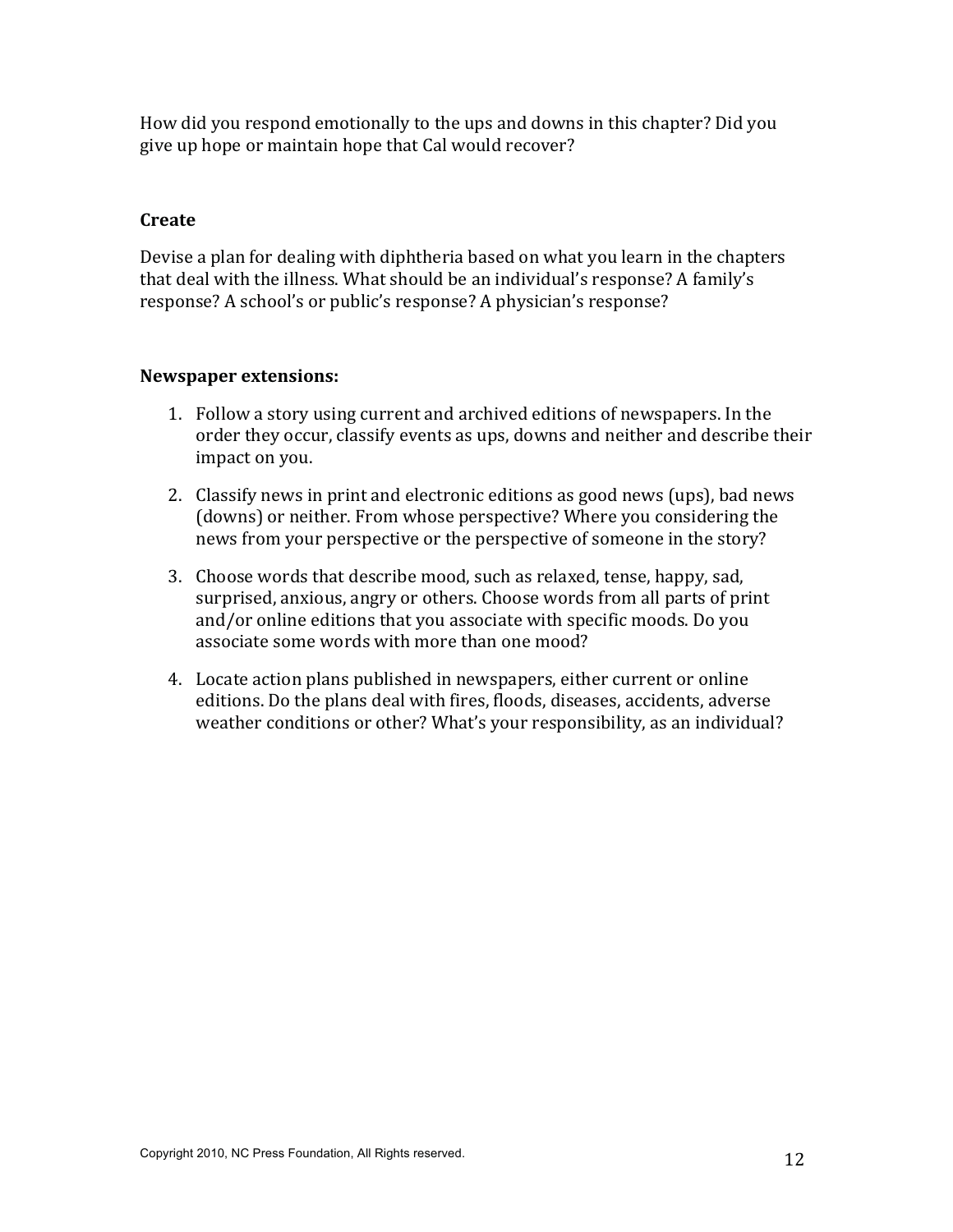# **CHAPTER SIX-Helen plays with fire**

The title for each chapter in the story, *Behind the High Board Fence*, reads like a headline. Find the subject and verb in the title for Chapter Six. As most headlines, the title uses the present-tense form of the verb.

Select a current news story that interests you. Underline the subject and circle the verb in the story's headline. Is the subject plural or singular? What is the tense of the verb? Think of other synonyms for the chosen verb and discuss whether any verb works as well as the one chosen by the newspaper's headline writer.

#### **Remember**

- 1. How did Helen help Mother with Libby and Moddy?
- 2. What do you learn about Moddy?
- 3. Who's Aunt Emma?

# **Understand**

- 1. How did the family celebrate Cal's recovery?
- 2. What do you think "brimstone" is or does, based on the chapter?
- 3. What do you think "fumigate" means?

Fumigate means to remove vapor, gas or odor. Root word is fume.

#### **Apply**

From what you know about life in the early 1900s, what do you think the youngest children played with? Draw the playhouse that the young ones constructed under the table or behind the piano.

#### **Analyze**

Compare Helen's decision to jump from the barn with her decision to put the heated brimstone in her pocket.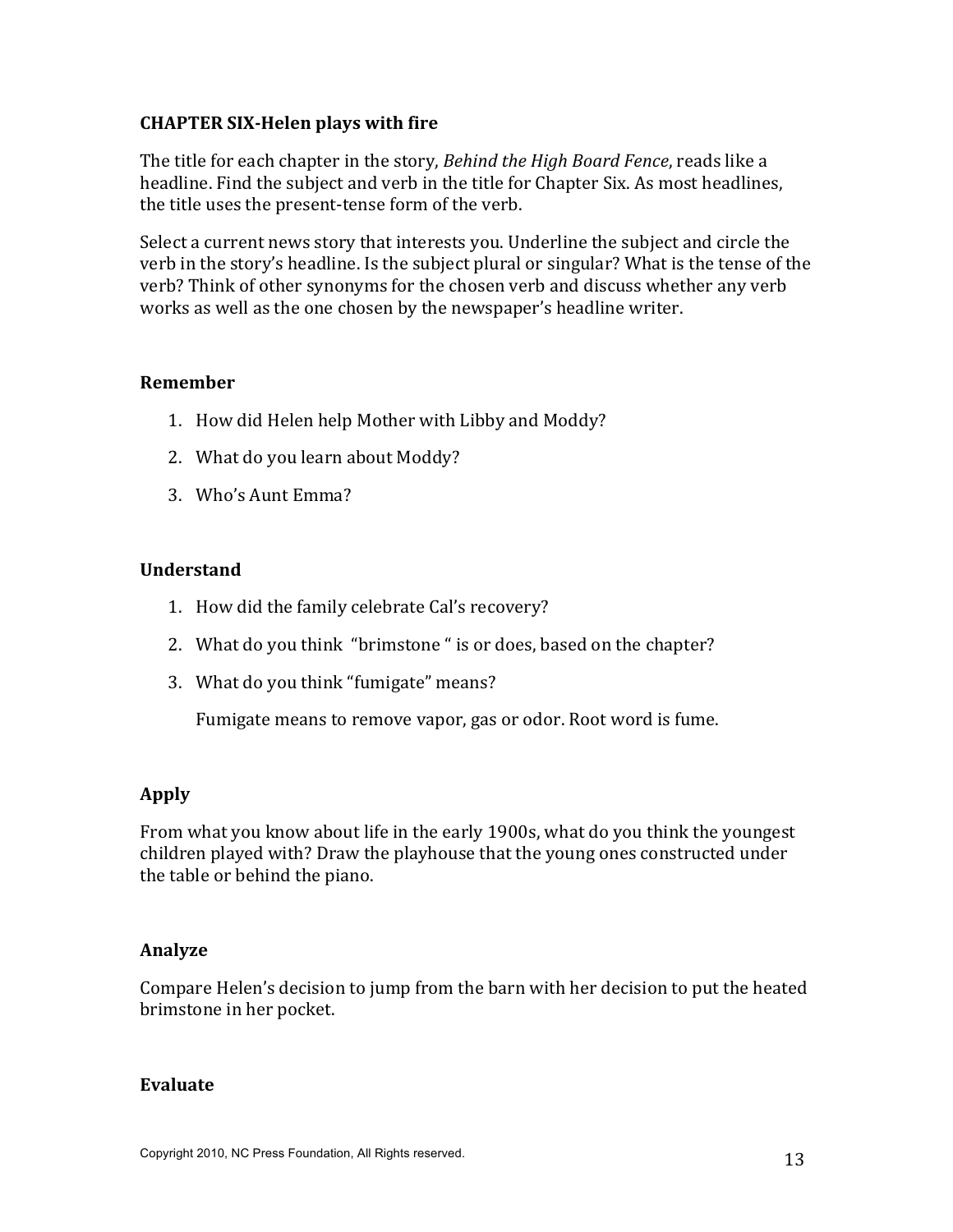- 1. What response did you have to Helen's accidental burning?
- 2. How do you think Aunt Emma dealt with Helen's burning?

- 1. If you were a reporter assigned to write a story about Helen's accident, what would you ask her? To explain fully the consequences of her choice to readers, what else would you write about?
- 2. Create a "how to" poster for someone who must deal with fire as Aunt Emma did.

- 1. Search ads in newspapers for "warnings." Also, use the key word "warnings" in archived newspapers and find out what readers are warned about.
- 2. Also, search newspapers, current and archived, for reports about fires. Find out what caused the fires, who was or were affected, where and when the fires took place, why they started and how they were extinguished. Were policies proposed to prevent similar fires?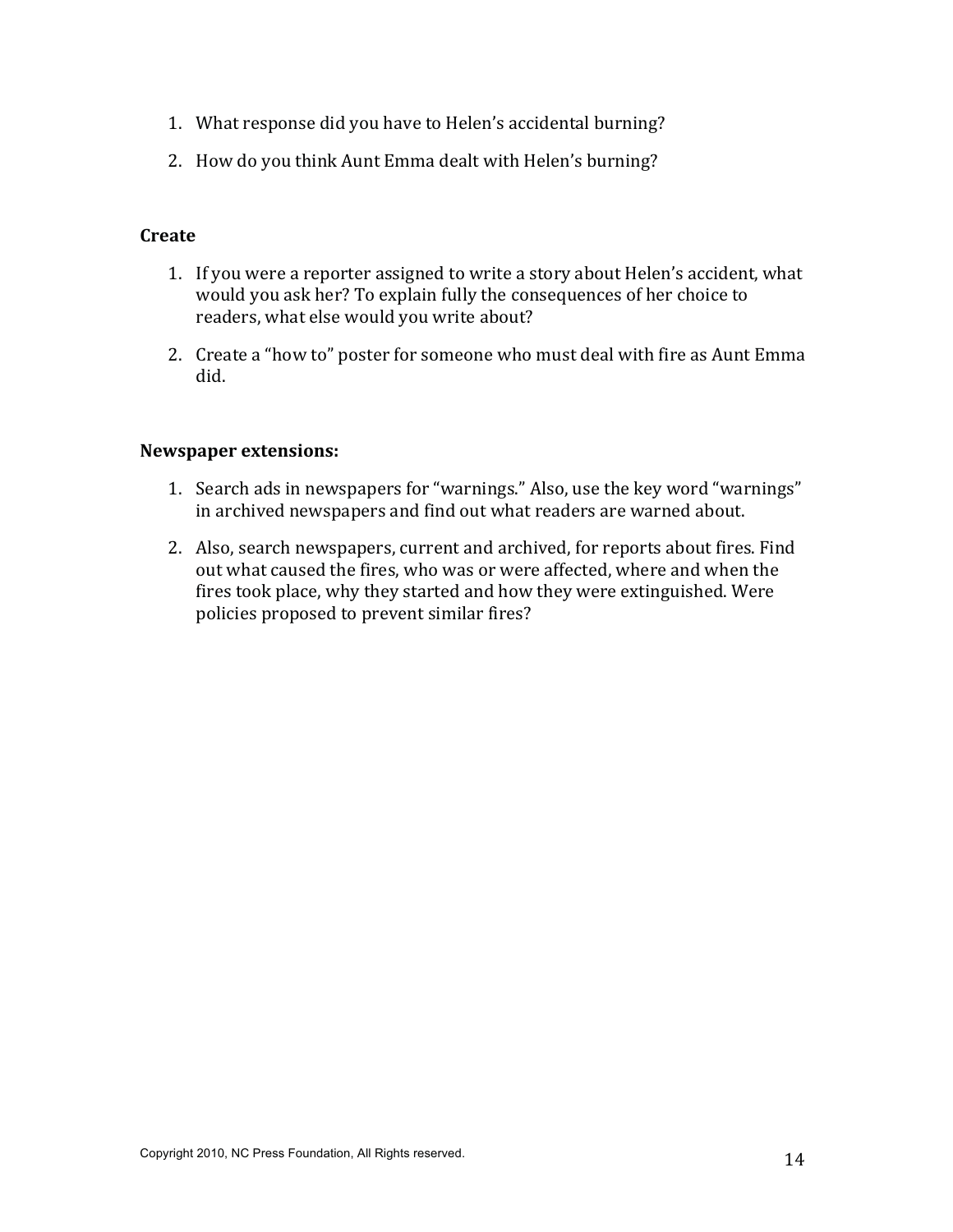# **Chapter Seven-Helen feels better**

The title for each chapter in the story, Behind the High Board Fence, reads like a headline. Find the subject and verb in the title for Chapter Seven. As most headlines, the title uses the present-tense form of the verb.

Select a current news story that interests you. Underline the subject and circle the verb in the story's headline. Is the subject plural or singular? What is the tense of the verb? Think of other synonyms for the chosen verb and discuss whether any verb works as well as the one chosen by the newspaper's headline writer.

#### **Remember**

- 1. How did Sis Nan support the Sharp family?
- 2. How did Sis Nan teach herself and Helen the piano keyboard?

# **Understand**

How did Sis Nan help Helen pass time while recovering from the burn?

# Apply

Use spoons and forks to construct a keyboard and "play" a simple tune. Work with classmates familiar with pianos and music.

# **Analyze**

Compare Cal's and Helen's health problems and the care they received.

# **Evaluate**

Why do you think the painting that Papa gave Helen made her feel better?

#### Create

Dramatize the conversation between Helen and Sis Nan in which her aunt addresses Helen's feelings of worthlessness.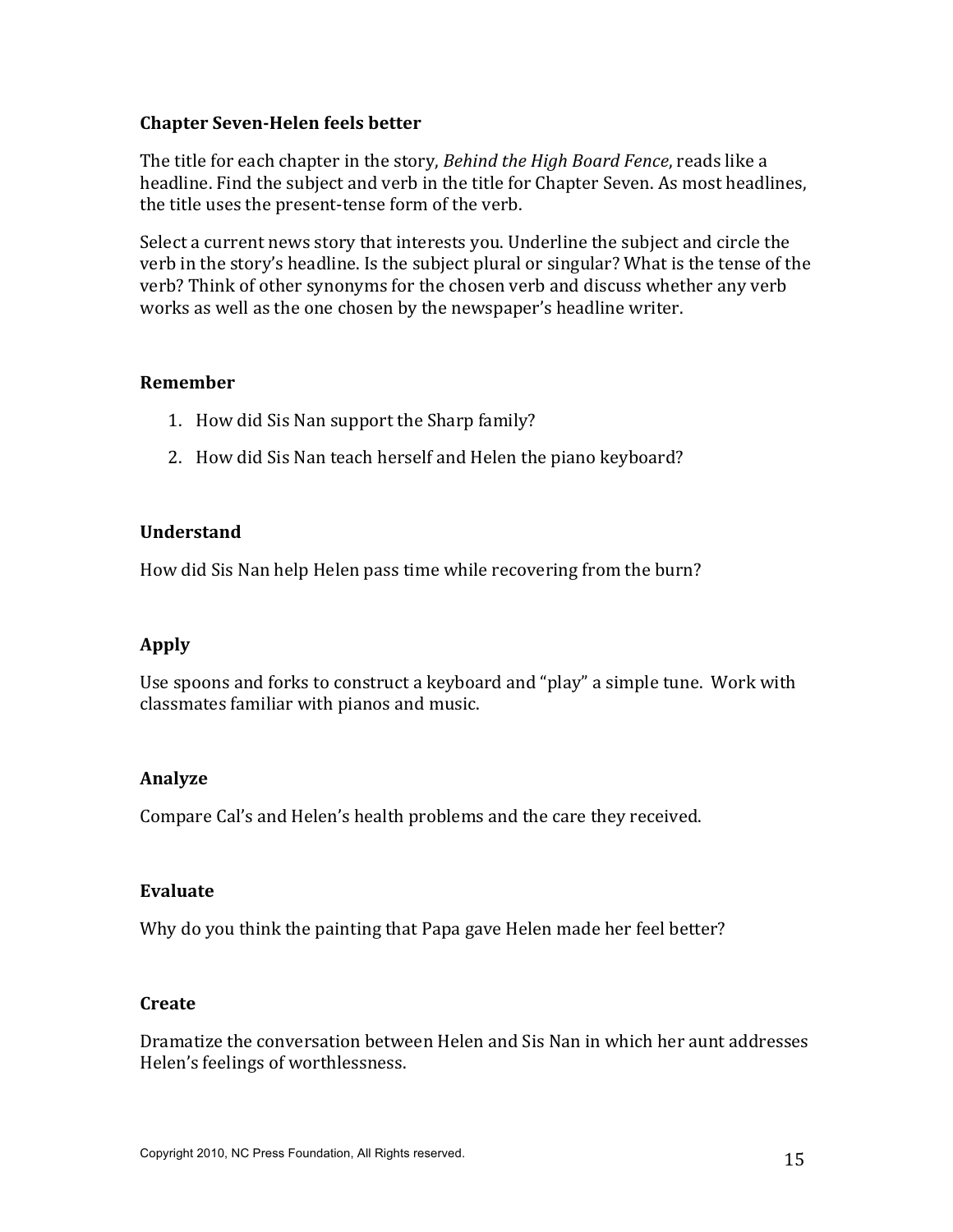- 1. Identify family members or others who are helping those in need.
- 2. Choose photos that you'd give someone to cheer them up or provide comfort, or collect, arrange and display photos that would comfort someone.
- 3. In advice columns or elsewhere in newspapers, find examples of someone offering advice to help someone deal with a poor choice or regret or heal from physical, mental or emotional pain. Do you agree with the advice?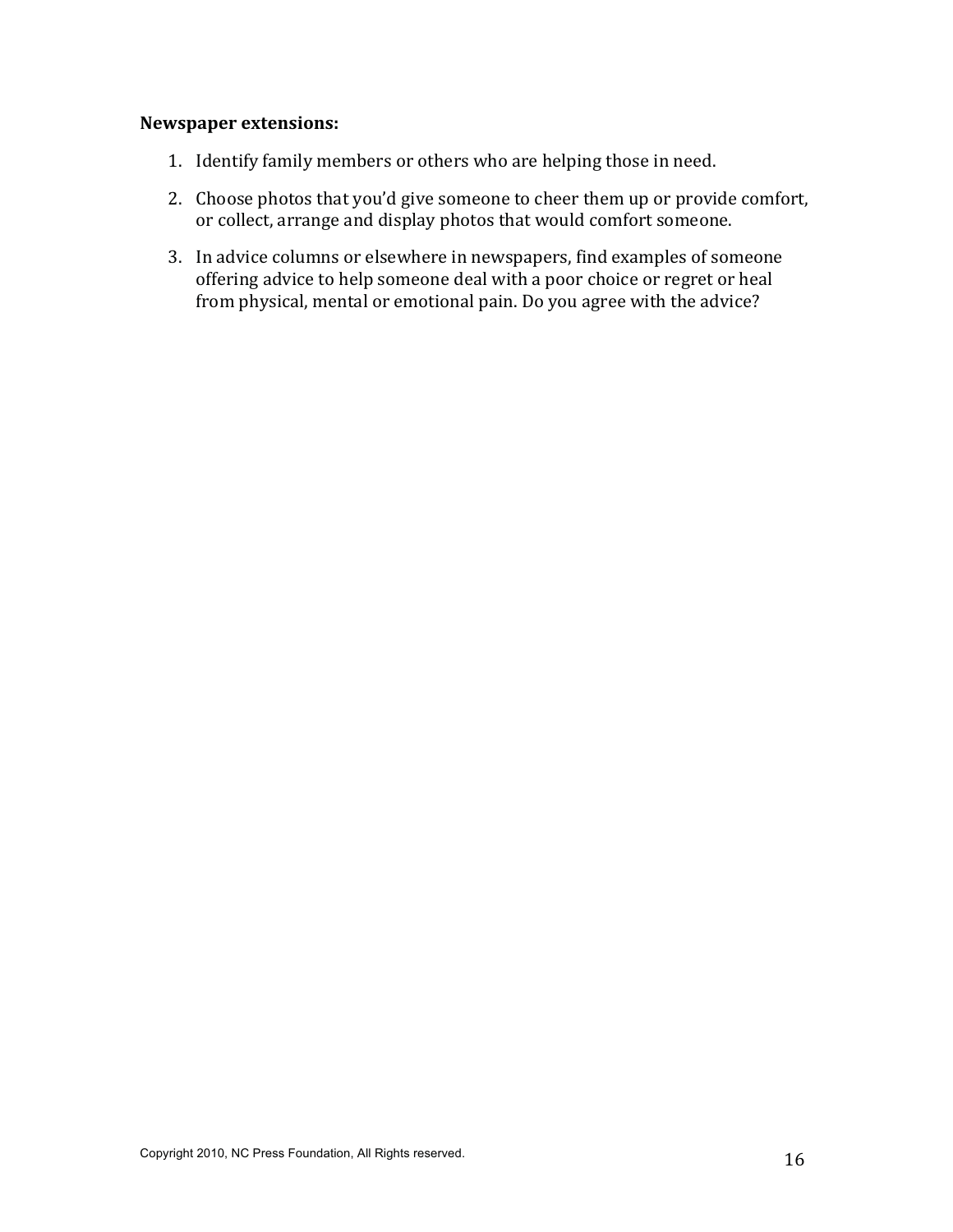# **CHAPTER EIGHT-Textiles come to town**

The title for each chapter in the story, Behind the High Board Fence, reads like a headline. Find the subject and verb in the title for Chapter Eight. As most headlines, the title uses the present-tense form of the verb.

Select a current news story that interests you. Underline the subject and circle the verb in the story's headline. Is the subject plural or singular? What is the tense of the verb? Think of other synonyms for the chosen verb and discuss whether any verb works as well as the one chosen by the newspaper's headline writer.

#### **Remember**

- 1. Where and how did Mother, Papa and family members relax after working all day?
- 2. Where was the textile mill located? How did the mill affect the family as they sat on the porch?

# **Understand**

- 1. Summarize Papa's explanation for why the mills were built in towns and cities.
- 2. Summarize Mother's objections to the mill.

# **Apply**

Pretend you get to interview a textile mill worker. What would you ask him or her?

#### **Analyze**

- 1. Outline the arguments for and against having a mill located near your home in town, pulling ideas from the conversations among Sharp family members and other sources. Write your own conclusion.
- 2. Debate the positives and negatives of people's changing where they lived and worked, during that time.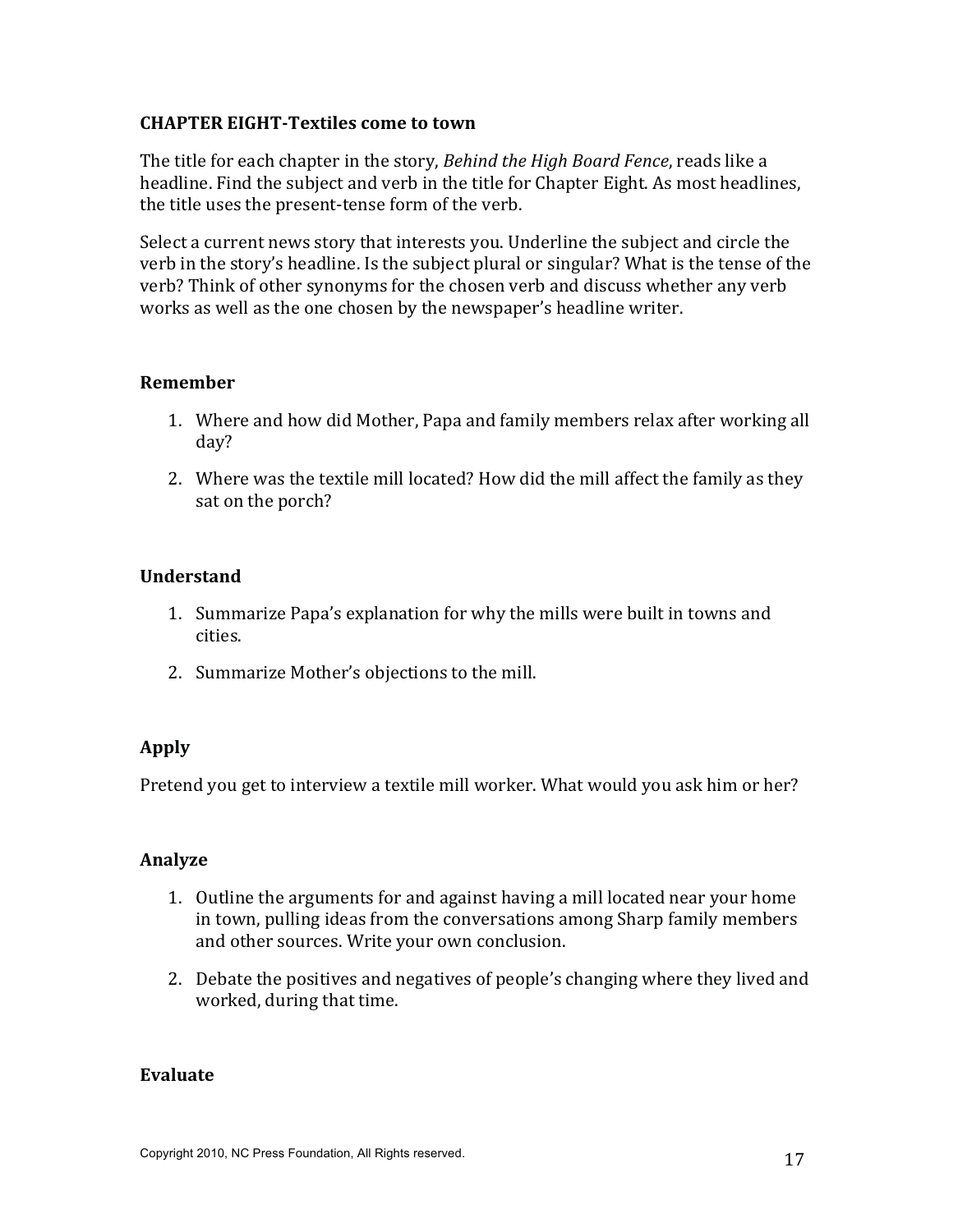- 1. What does a "dream of a better life" mean to you?
- 2. Do you like to try "new ideas?" Which "new ideas" do you think deserve a try?
- 3. Looking back, what do you think about the changes that resulted from bringing mills and mill workers into towns?
- 4. If you were in the conversation with the Sharp family, what would you say to each of them?

Write a help wanted ad for the owner of a mill who wants to convince someone living on a farm to move to the city and work in a mill.

- 1. Stage a civil discussion or debate. From the news, choose a current issue and identify individuals with different experiences and perspectives on the issue. Assign roles and have individuals describe their experiences and state their opinions. At the end, state your own opinion and explain your thinking.
- 2. Often, government officials, citizens, businessmen and others debate the location of schools, housing developments, factories, offices, landfills and other services. Identify instances in the news in which some people object to the location of specific developments or other: Who objects? To what? Where and when? Why? Was the dispute resolved? If so, how? Were there protests? Did the resolution involve negotiation and compromise?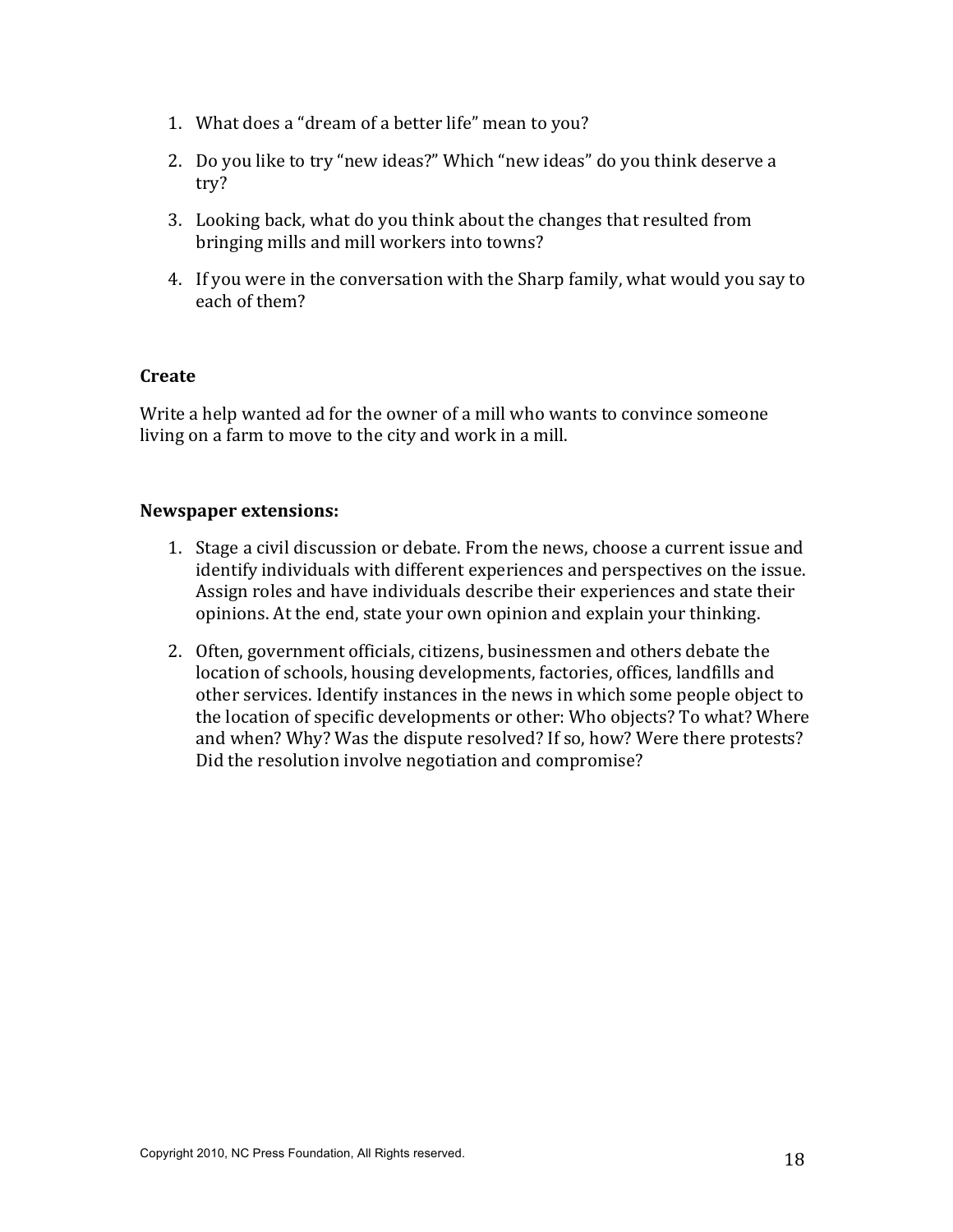# **CHAPTER NINE-Girls fill bucket**

The title for each chapter in the story, *Behind the High Board Fence*, reads like a headline. Find the subject and verb in the title for Chapter Nine. As most headlines, the title uses the present-tense form of the verb.

Select a current news story that interests you. Underline the subject and circle the verb in the story's headline. Is the subject plural or singular? What is the tense of the verb? Think of other synonyms for the chosen verb and discuss whether any verb works as well as the one chosen by the newspaper's headline writer.

# **Remember**

- 1. What were Moddy and Libby sent out to collect?
- 2. Who preserved the tree and why?

# **Understand**

What was special about the tree for the boys? For Helen?

# Apply

Outline recipes for making apple pie and/or potato chips from start to finish. Draw your final products.

# **APPLE PIE**

Prepare and line each of three pans with pastry dough

Peel and quarter the apples; add sugar and cinnamon

Fill the pie crusts with apples

Lace strips of pastry across the top: allow space for juice to bubble as the pies bake

# POTATO CHIPS

Take potatoes from the box; wash and dry them

Cut the potatoes using a slaw cutter, making round thin slices

Slide the thin slices into hot grease to fry

Lift fried potatoes onto brown paper; salt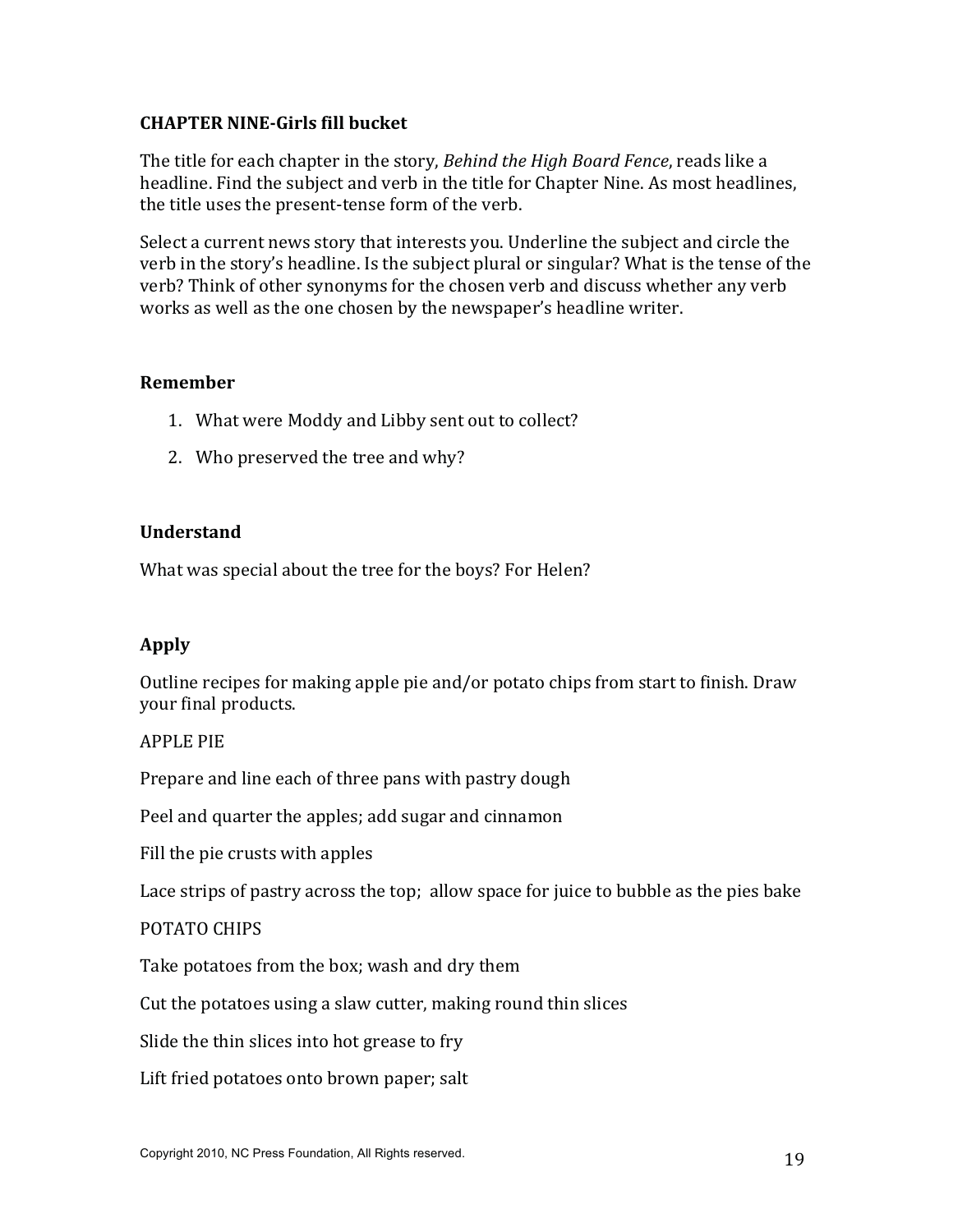# Evaluate

- 1. Do you like apple pie? Describe the touch, taste, smell and look of an apple pie served the way you like it.
- 2. What's your favorite kind of pie?
- 3. How did you feel as you read preparations for the picnic?
- 4. Did the Sharps' picnic remind you of experiences you have had? Have you gathered for picnics with families and friends? If so, did you have your picnic in a park? How was it different or similar to the park described in the chapter?

# **Create**

Plan a picnic. Who'd you invite? Where and when would you go on your picnic? How'd you get to the area you chose for the picnic? What would you place in your hasket?

- 1. Using items found in grocery ads and recipes published in varied sources, including print and online editions of newspapers, plan foods to take on a picnic. Figure out the costs for the foods you select.
- 2. From newspapers, select items, including words, photos or illustrations, that serve as symbols, representing something else to or for you.
- 3. Find symbols chosen and used by those who develop content for newspapers. In particular, look for weather symbols and symbols for holidays, special events or seasons.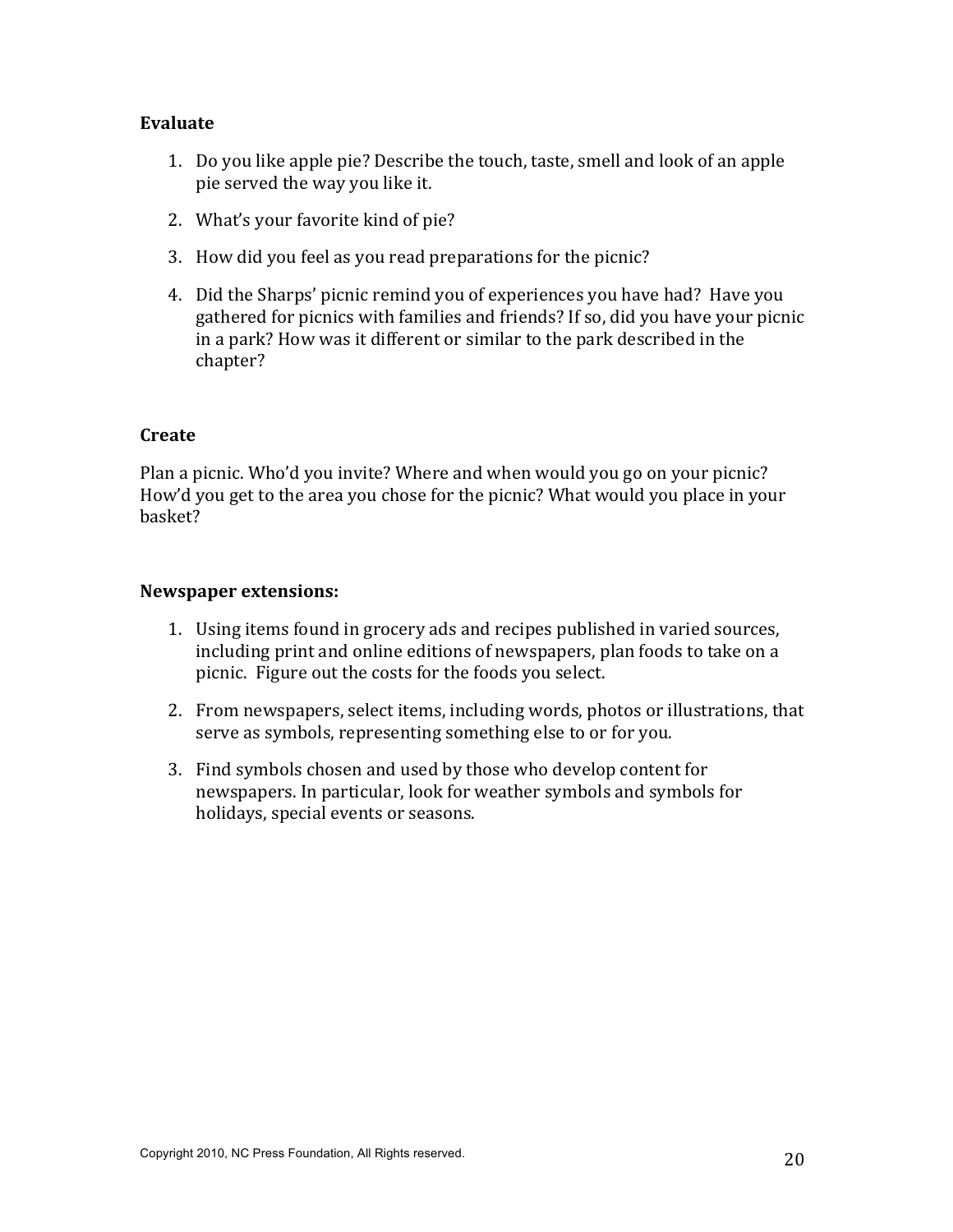# **CHAPTER TEN-Sharps ride streetcar**

The title for each chapter in the story, Behind the High Board Fence, reads like a headline. Find the subject and verb in the title for Chapter Ten. As most headlines, the title uses the present-tense form of the verb.

Select a current news story that interests you. Underline the subject and circle the verb in the story's headline. Is the subject plural or singular? What is the tense of the verb? Think of other synonyms for the chosen verb and discuss whether any verb works as well as the one chosen by the newspaper's headline writer.

#### Remember

- 1. Where is the streetcar taking the Sharps?
- 2. At the park, identify all the activities designed to entertain family members.

# **Understand**

- 1. In your own words, describe how the streetcar works? How does it differ from cars and trains?
- 2. What's the family's mood?

#### Apply

Sketch a scene from the chapter, such as the inside of the streetcar, the picnic spread on the cloth, the quartet singing or the fortune teller giving Helen advice.

#### **Analyze**

- 1. What worries Helen? How will she deal with the challenges?
- 2. How does the park compare with parks you've visited?

#### Evaluate

Do you expect the return or resurgence in the use of streetcars and/or trains? Would you ride streetcars and trains if they were available? Why and how?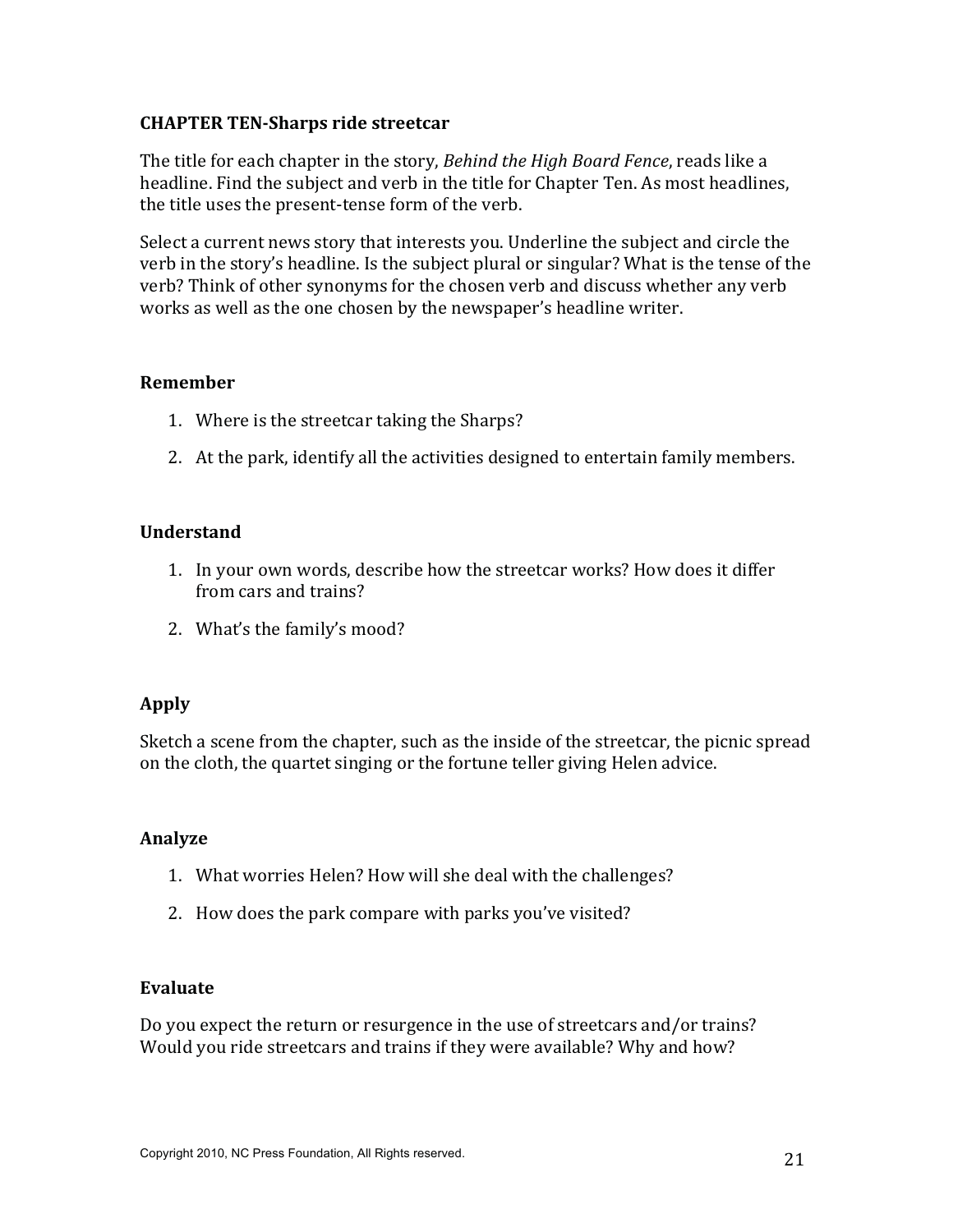- 1. Compose an ad that promotes the fun of taking the streetcar to Nissen Park.
- 2. Conduct research to find the words and lyrics to "In the Good Ole Summertime." Who wrote it and when? Why was it written? Listen to one or more performances of the song.
- 3. Write new words for the tune or compose words and lyrics for an original song about summer or another season.

- 1. Use print and electronic newspapers to generate a list of "fun" activities in your community appropriate for a family. List them in order of expense starting with entertainment that's free or inexpensive.
- 2. In newspapers, choose words and photos that you associate with a season in preparation for writing a song or poem about the season (or an event).
- 3. Search newspaper archives for recent stories about trains and/or streetcars. What did you learn? Are plans discussed about providing more trains for transportation over short and/or long distances?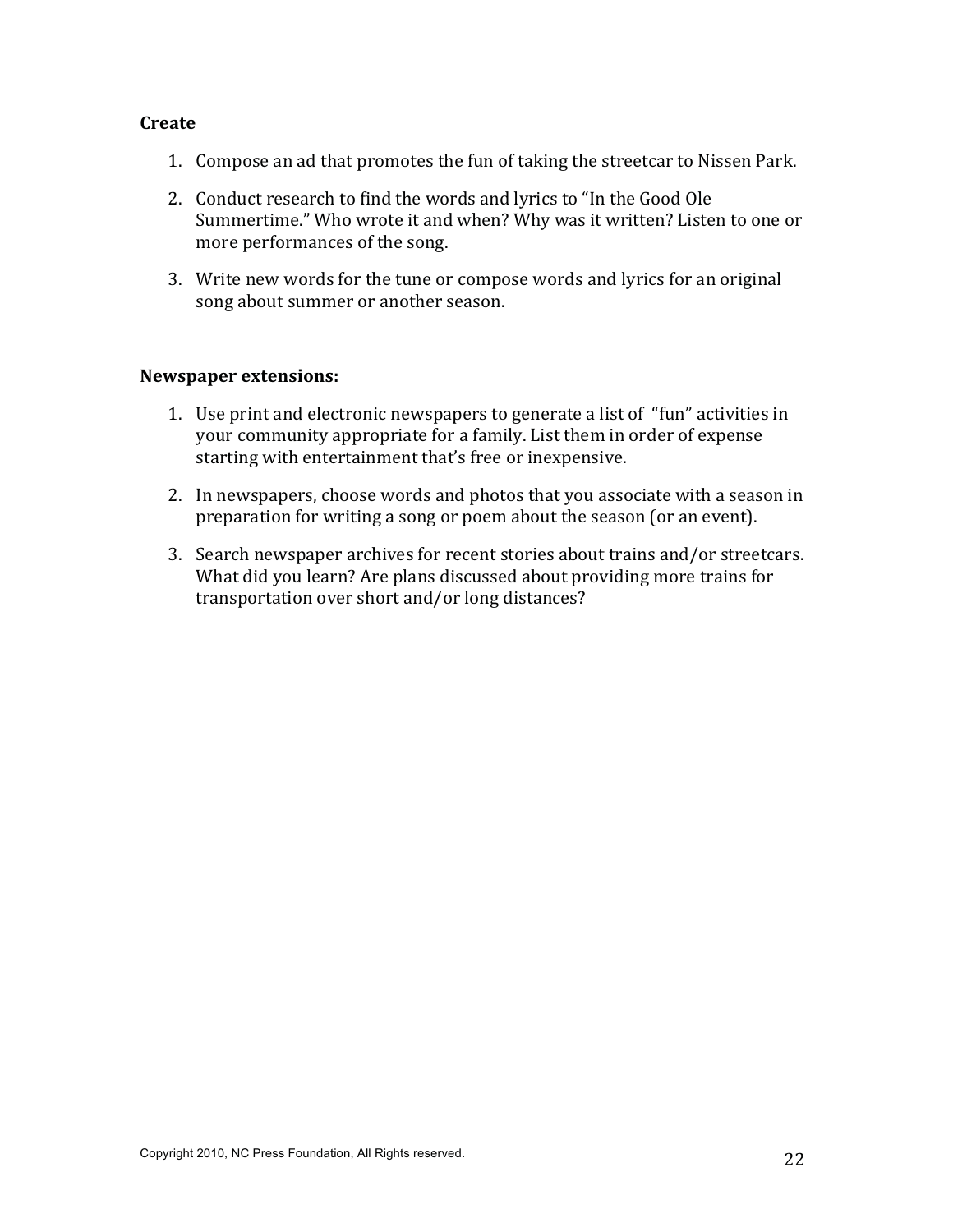# **CHAPTER ELEVEN-What's in the store?!!**

The title for each chapter in the story, Behind the High Board Fence, reads like a headline. Find the subject (what) and verb (is) in the title for Chapter Eleven. As most headlines, the title uses the present-tense form of the verb.

Select a current news story that interests you. Underline the subject and circle the verb in the story's headline. Is the subject plural or singular? What is the tense of the verb? Think of other synonyms for the chosen verb and discuss whether any verb works as well as the one chosen by the newspaper's headline writer.

# **Remember**

- 1. Where are Alan and Helen headed? What do they pass on the way?
- 2. When and how do farmers sell their tobacco?
- 3. What did Papa find and save for Helen to take home as a pet?

# **Understand**

How is Papa's store different from and similar to the tobacco warehouse, according to Helen?

# Apply

Draw a scene from the chapter, such as the spider in the jar or the inside of the store or the warehouse.

#### **Analyze**

- 1. When Robert first described Papa's scary gift, what did you expect?
- 2. Compare Alan's and Cal's relationships with Helen. (Refer to past chapters.)

- 1. How would you respond if someone surprised you with a "tarantula?"
- 2. Where would you want to stop and explore, if you walked with Alan and Helen?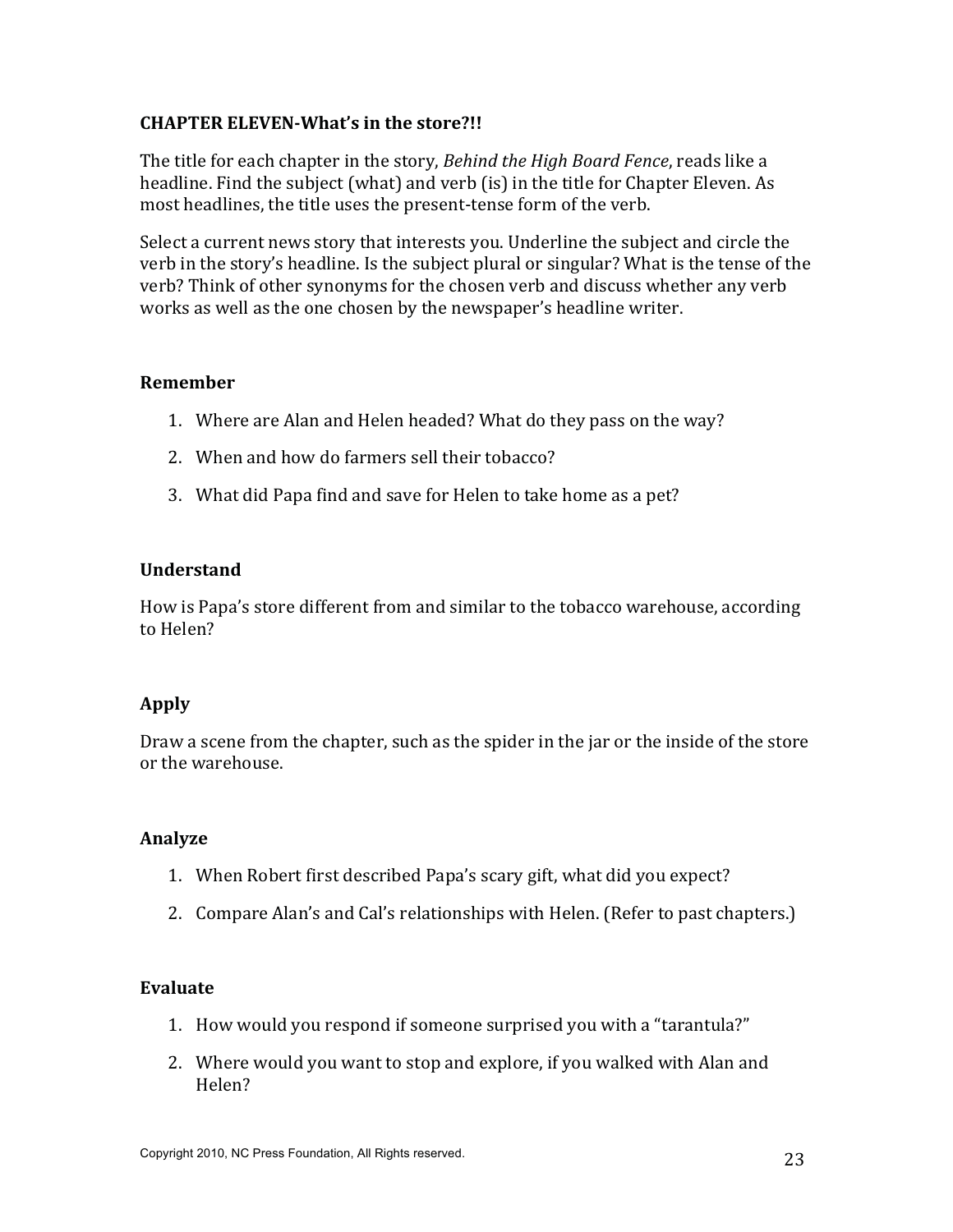- 1. Learn more about a tobacco auctioneer and role-play his selling tobacco.
- 2. Create an ad for Papa's store.
- 3. Pretend you are Helen presenting you new pet to someone. Decide ahead of time whether the person is an adult or child, friend or stranger. Write what you think Helen should say or do to warn that person before she presents her tarantula.

- 1. Read through the "pets for sell" in the Classifieds sections of newspapers. Do you find any "scary" pets? What scary pets might someone choose? In the Classifieds, what do you consider the least scary pets?
- 2. After reading through "pets for sell," compose a classified ad to sell Helen's tarantula.
- 3. Search current and archived newspapers for recent stories that discuss and debate issues affecting the tobacco industry in North Carolina.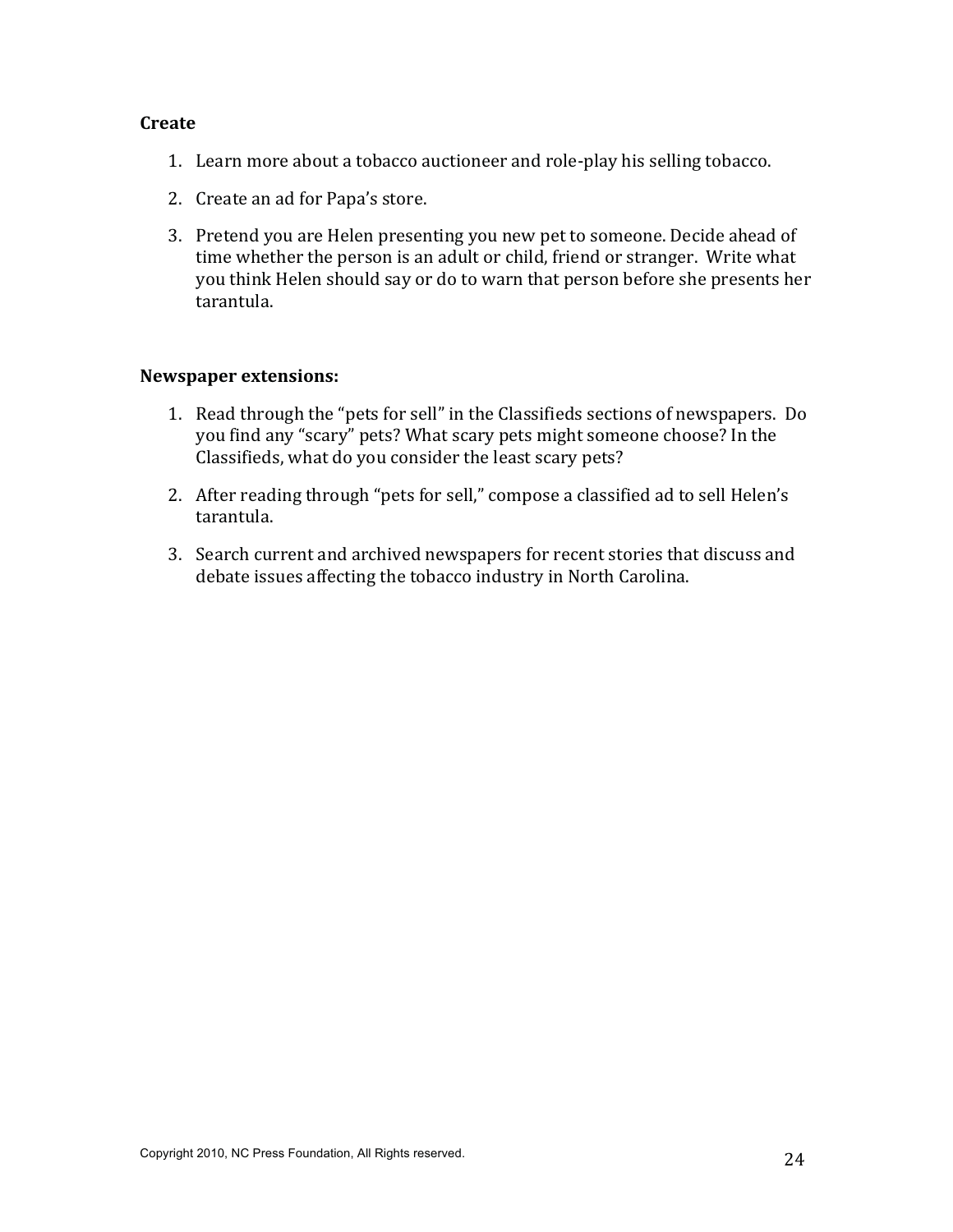# **CHAPTER TWELVE-Ruthie meets 'one caring person'**

The title for each chapter in the story, Behind the High Board Fence, reads like a headline. Find the subject and verb in the title for Chapter Twelve. As most headlines, the title uses the present-tense form of the verb.

Select a current news story that interests you. Underline the subject and circle the verb in the story's headline. Is the subject plural or singular? What is the tense of the verb? Think of other synonyms for the chosen verb and discuss whether any verb works as well as the one chosen by the newspaper's headline writer.

#### Remember

- 1. What's the weather in this chapter?
- 2. What do you learn about Ruthie?

#### **Understand**

- 1. What mood does the weather establish?
- 2. What is the mood in the kitchen?

#### Apply

On a storyboard, draw what happens to Ruthie, showing her waiting at the mill, walking with Helen and ultimately returning to the mill.

#### Analyze

Compare Mother's thoughts about mill workers before and after Helen brought Ruthie home. How does Mother change? (Check Chapter 8 for relevant information.)

- 1. Record arguments for and against Helen's bringing Ruthie home. Add arguments that neither Mother nor Helen made. What do you conclude about Helen's bringing Ruthie home?
- 2. Would you ever bring a stranger home with you? Explain.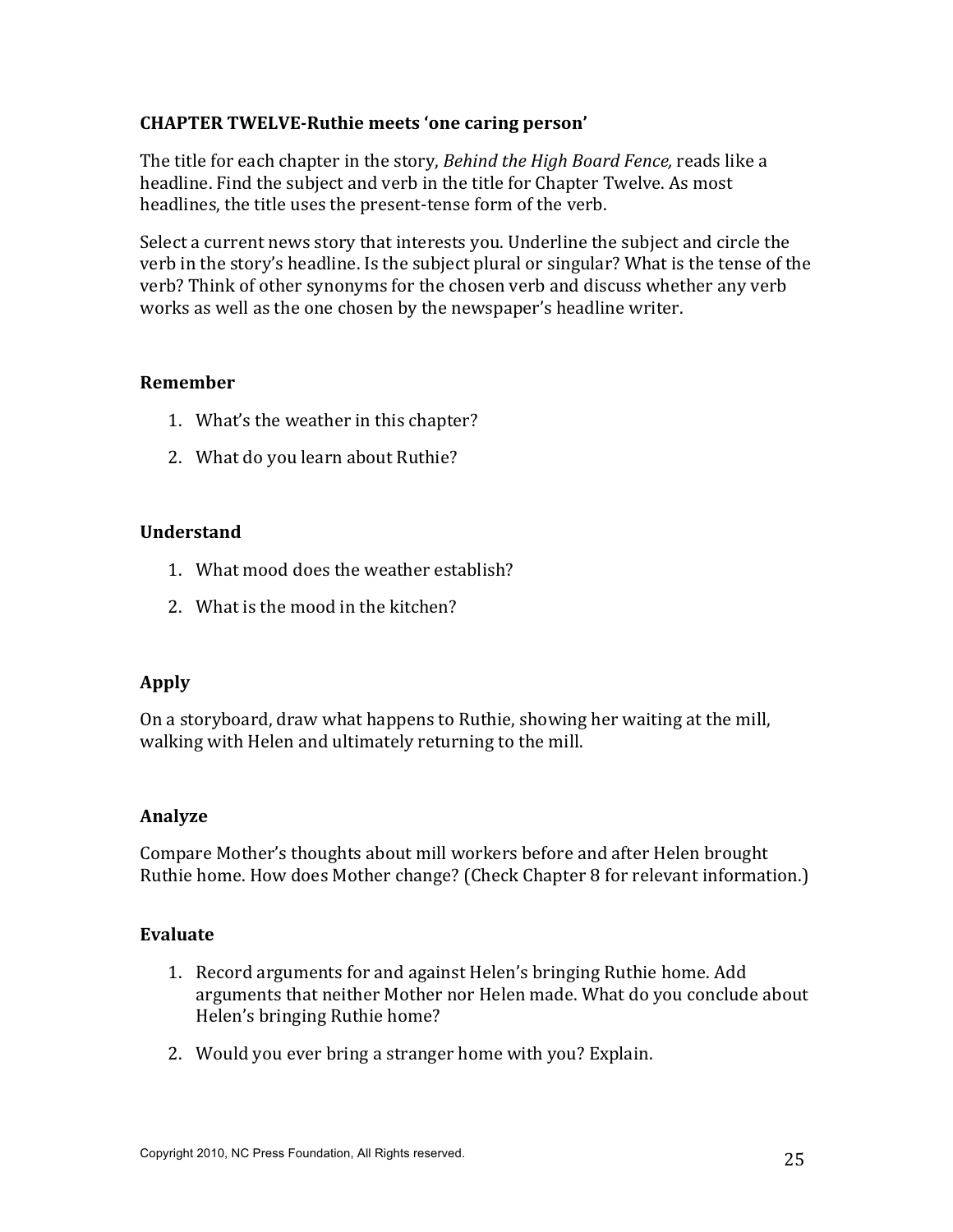- 1. Predict how Mother and Helen might help Ruthie in the future.
- 2. How would you solve the problem of having young children at home alone while their parents work in mills?

- 1. Identify someone in the news whom you think represents "one caring person."
- 2. Read news stories that explore societal changes. What has happened to textiles and tobacco in North Carolina? What new industries offer jobs or the promise of jobs in the future?
- 3. Search for stories that explore the effects of societal changes on young people. What changes do newspapers report? How do the changes affect you? How do the changes affect children under 13? Over 13? College-age students? Others?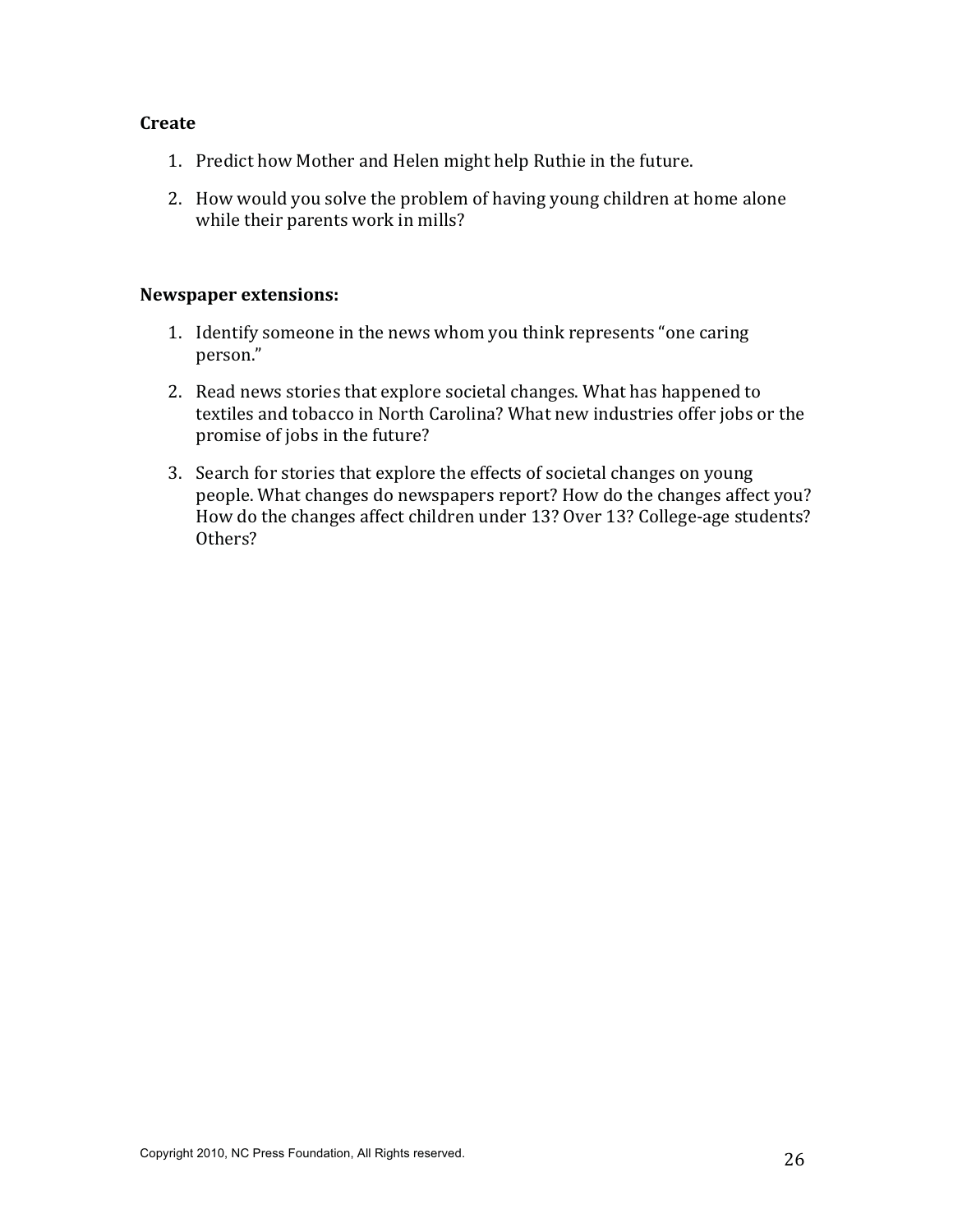# **CHAPTER THIRTEEN-Sharps receive 'best' gifts**

The title for each chapter in the story, Behind the High Board Fence, reads like a headline. Find the subject (Sharps) and verb (receive) in the title for Chapter Thirteen. As most headlines, the title uses the present-tense form of the verb.

Select a current news story that interests you. Underline the subject and circle the verb in the story's headline. Is the subject plural or singular? What is the tense of the verb? Think of other synonyms for the chosen verb and discuss whether any verb works as well as the one chosen by the newspaper's headline writer.

# **Remember**

- 1. What's the season?
- 2. Where do Helen and her family spend Christmas Eve?

# **Understand**

- 1. What symbols of the holiday season does Helen mention or think about? Where does she find each of them?
- 2. What happens to the tree? Why?

#### Apply

Draw the "love fest" or love feast, tree or other symbols of the holiday or draw a symbol of a holiday that you treasure. Conduct research to find out more about the Moravians and their coming to North Carolina.

#### **Analyze**

- 1. Every story has its ups and downs. Classify events in this chapter as positive  $(+)$  or negative  $(-)$ . Do the positive events outweigh the negative in this chapter?
- 2. Compare the tree with trees you've seen or had in your home or compare the tree with other holiday symbols (from a different religious or cultural tradition) that involve fire and/or light.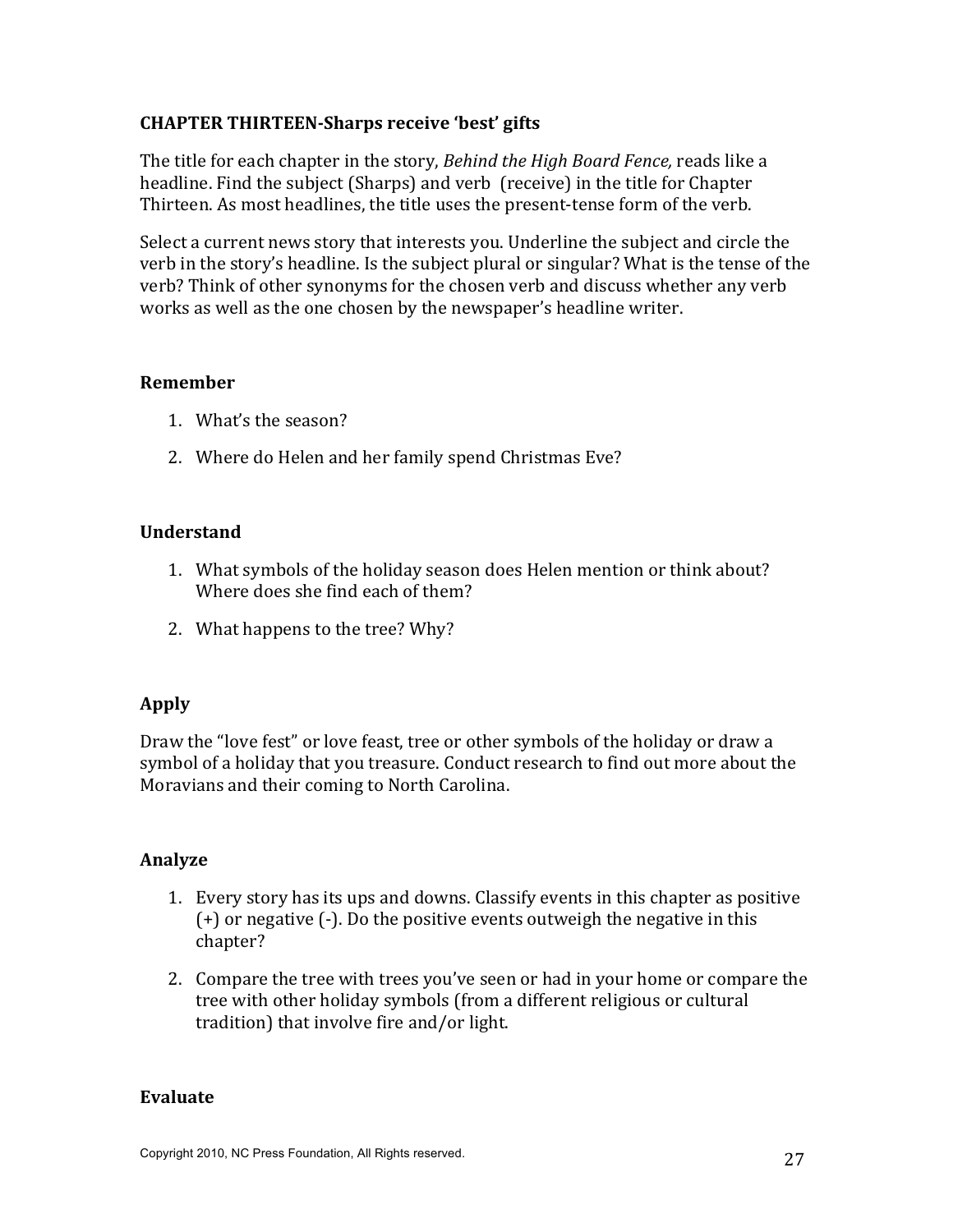- 1. How do you family's traditions compare with Helen's?
- 2. If you were advising Helen and her family members on ways to prevent fires, what would you say to them?
- 3. Why do you think Helen views the camera as the "best gift?" Do you agree with her?

Imagine a gathering of friends and family or a gathering of other people assembled to strengthen bonds or ties. What foods would you serve to those at the gathering? What season would you choose?

- 1. Search current and archived newspapers for information about different religious and cultural groups in your community.
- 2. Imagine giving gifts to your family members and/or friends. Choose items from the newspaper. Can you find gifts for everyone that cost \$5 or less? \$10 or less? \$20 or less?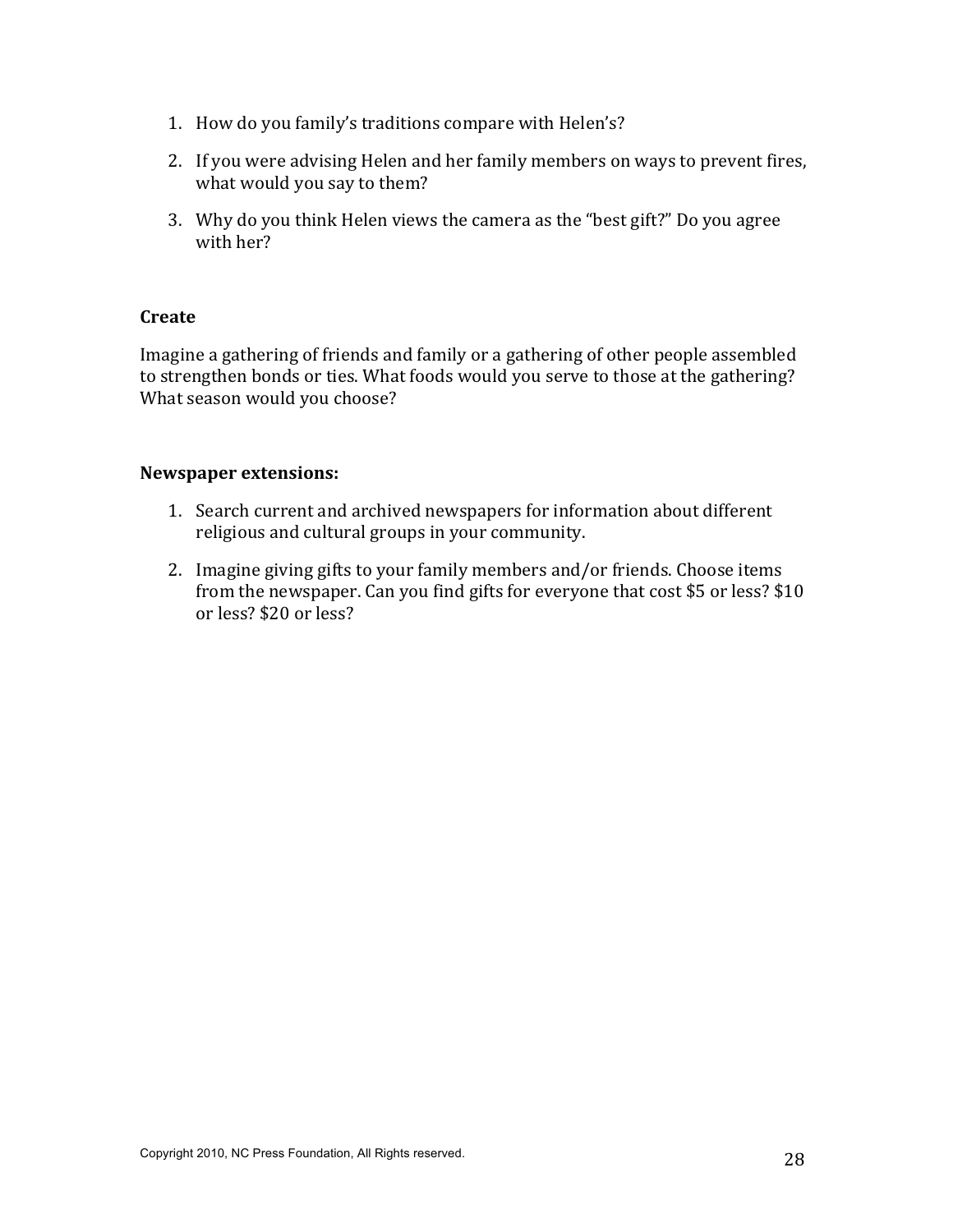# **CHAPTER FOURTEEN-Papa suffers accident**

The title for each chapter in the story, *Behind the High Board Fence*, reads like a headline. Find the subject and verb in the title for Chapter Fourteen. As most headlines, the title uses the present-tense form of the verb.

Select a current news story that interests you. Underline the subject and circle the verb in the story's headline. Is the subject plural or singular? What is the tense of the verb? Think of other synonyms for the chosen verb and discuss whether any verb works as well as the one chosen by the newspaper's headline writer.

# **Remember**

- 1. Answer the questions raised by Mother: What happened? To whom? Where was he?
- 2. Describe the dream that motivated Helen's Mother and Papa.

# **Understand**

- 1. Before the children learned what happened to their father, how did they know that the news disturbed and worried their mother?
- 2. What does it mean to "put on a strong front?" What does mother do?
- 3. What does "amputate" mean? What other words might be used instead of amputate?

# Apply

Draw the man on the porch who lost his leg.

# **Analyze**

Answer the questions:

- a. What is Papa's problem?
- b. What caused the problem?
- c. What effect is/will the problem have?
- d. What are alternative solutions?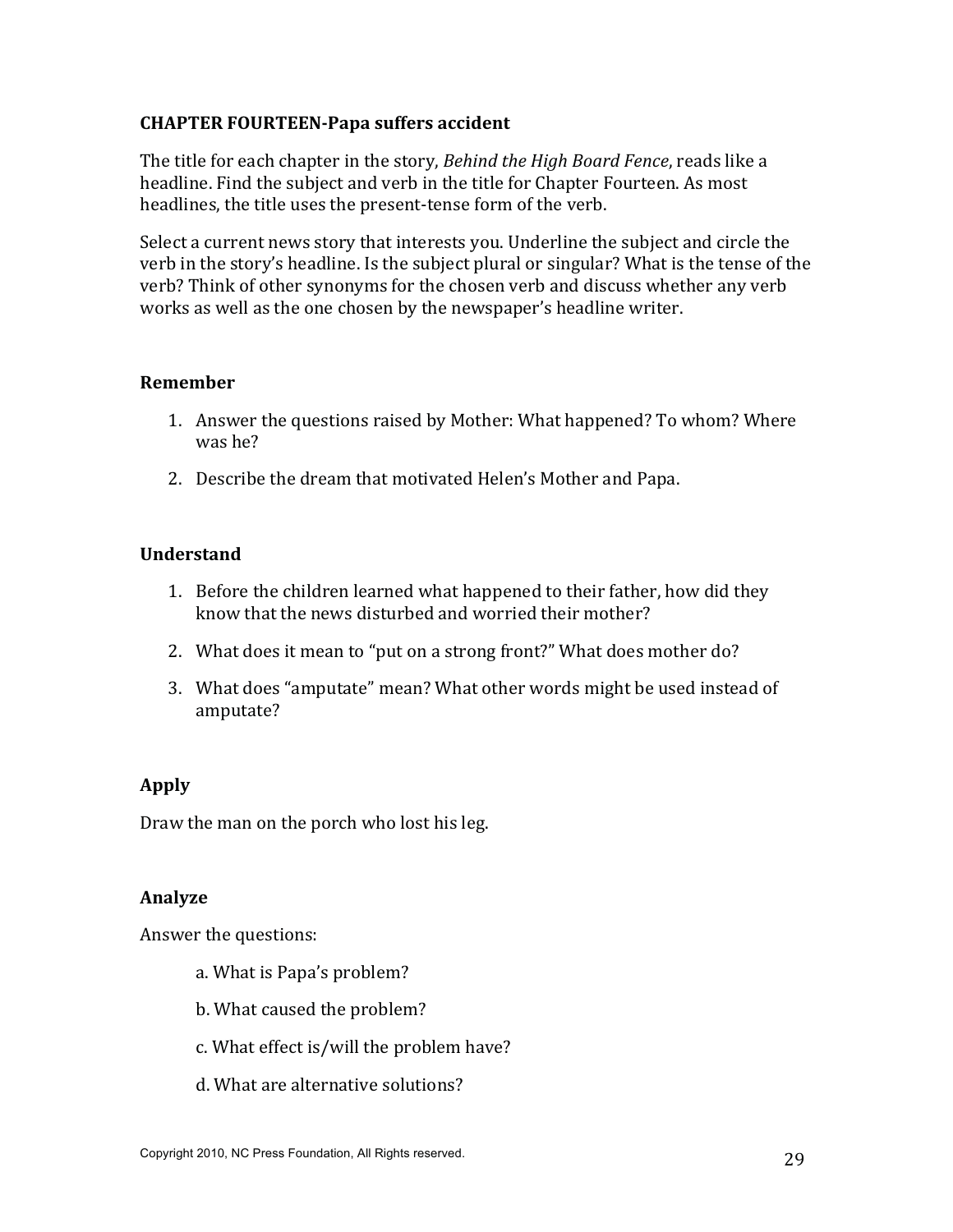e. What solution do you prefer?

# **Evaluate**

- 1. How well do you think Mother dealt with the news of the accident?
- 2. How well did the children cope with the news?
- 3. How did the news make you feel? Where you surprised, worried...?

# **Create**

- 1. Imagine an artificial leg. What is it made of? What do you want it to do?
- 2. Predict what happens to Papa.

# **Newspaper extensions:**

Write a news story that would describe what happened to Papa. Answer the questions:

- a. What happened?
- b. To whom? When and where?
- c. Why and how did it happen?
- d. How was Papa cared for, short term and long term?
- e. Where is Papa now?
- f. What do family members have to say?

Write a headline that reflects the main idea of your story.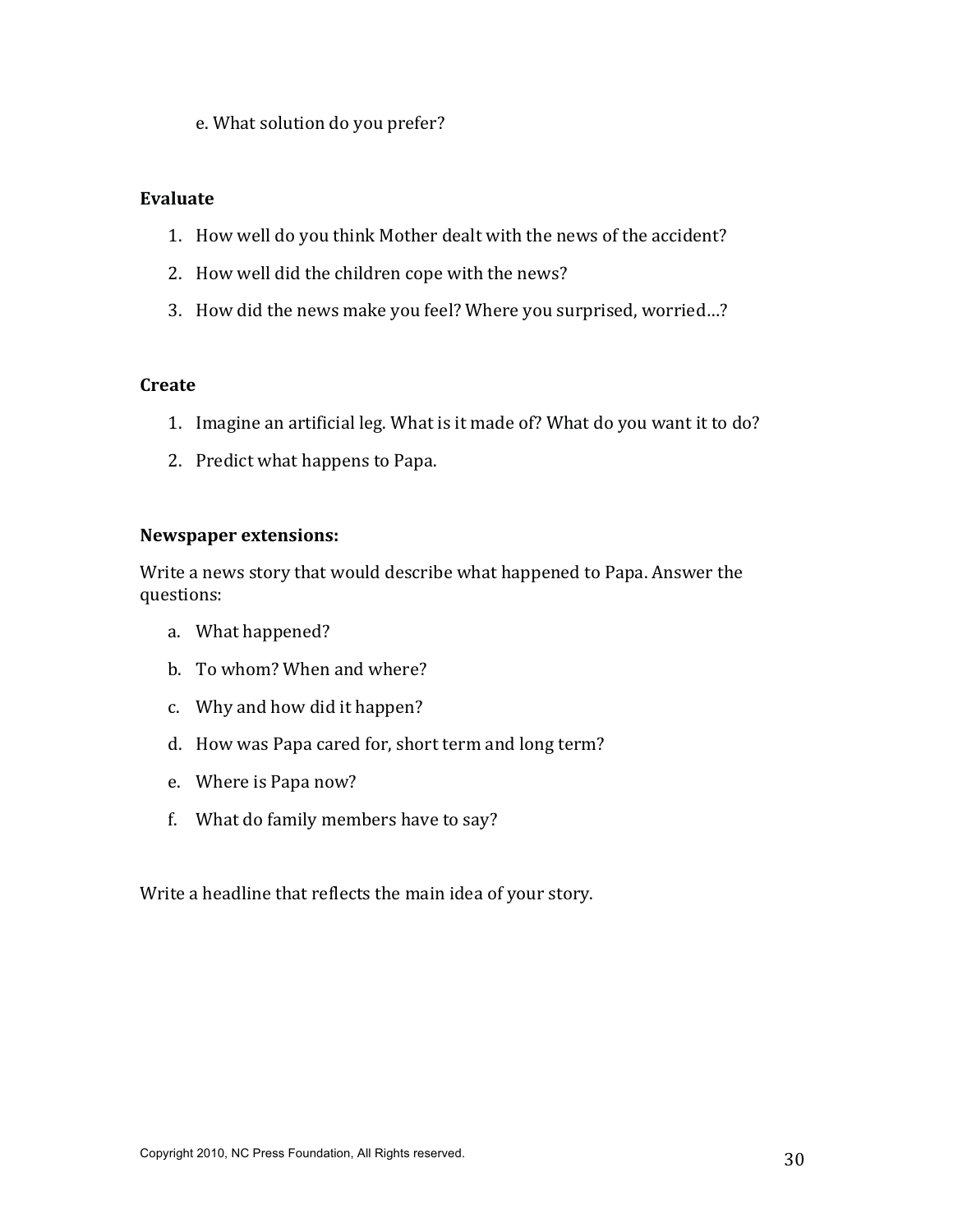## **CHAPTER FIFTEEN-Papa walks**

The title for each chapter in the story, Behind the High Board Fence, reads like a headline. Find the subject and verb in the title for Chapter Fifteen. As most headlines, the title uses the present-tense form of the verb.

Select a current news story that interests you. Underline the subject and circle the verb in the story's headline. Is the subject plural or singular? What is the tense of the verb? Think of other synonyms for the chosen verb and discuss whether any verb works as well as the one chosen by the newspaper's headline writer.

#### Remember

How is school going for Helen?

# **Understand**

What does Helen mean when she says, "I'm trying to do my best, and I think I'm growing up a little bit?" What else might she have said that would mean something similar?

# Apply

Construct a Valentine or other card to cheer someone who's sick or injured.

#### Analyze

Conduct research on recent designs for artificial limbs, specifically legs. Compare one new design with the leg that Papa used.

#### Evaluate

What advice would you give Helen regarding school?

#### **Create**

Imagine the interaction between Papa and the man who demonstrated his artificial leg. Write their dialogue, and act out the conversation with another student.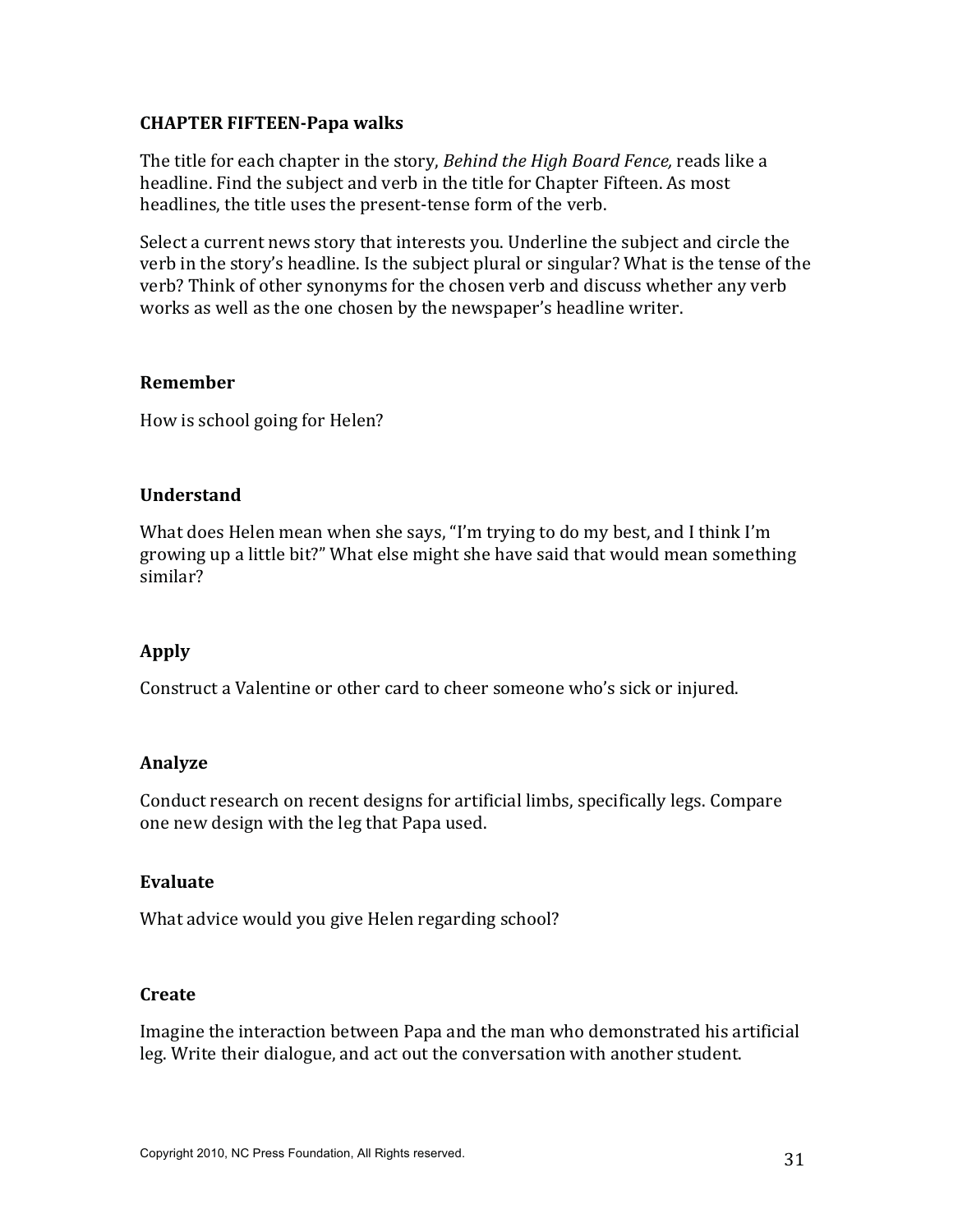# **Newspaper extensions:**

Find recent stories about the development of artificial limbs and "prosthetics." Answer questions: Who needs the artificial limbs? Who's conducting research and developing the limbs? At what cost? What individuals or organizations are covering the cost of research and development?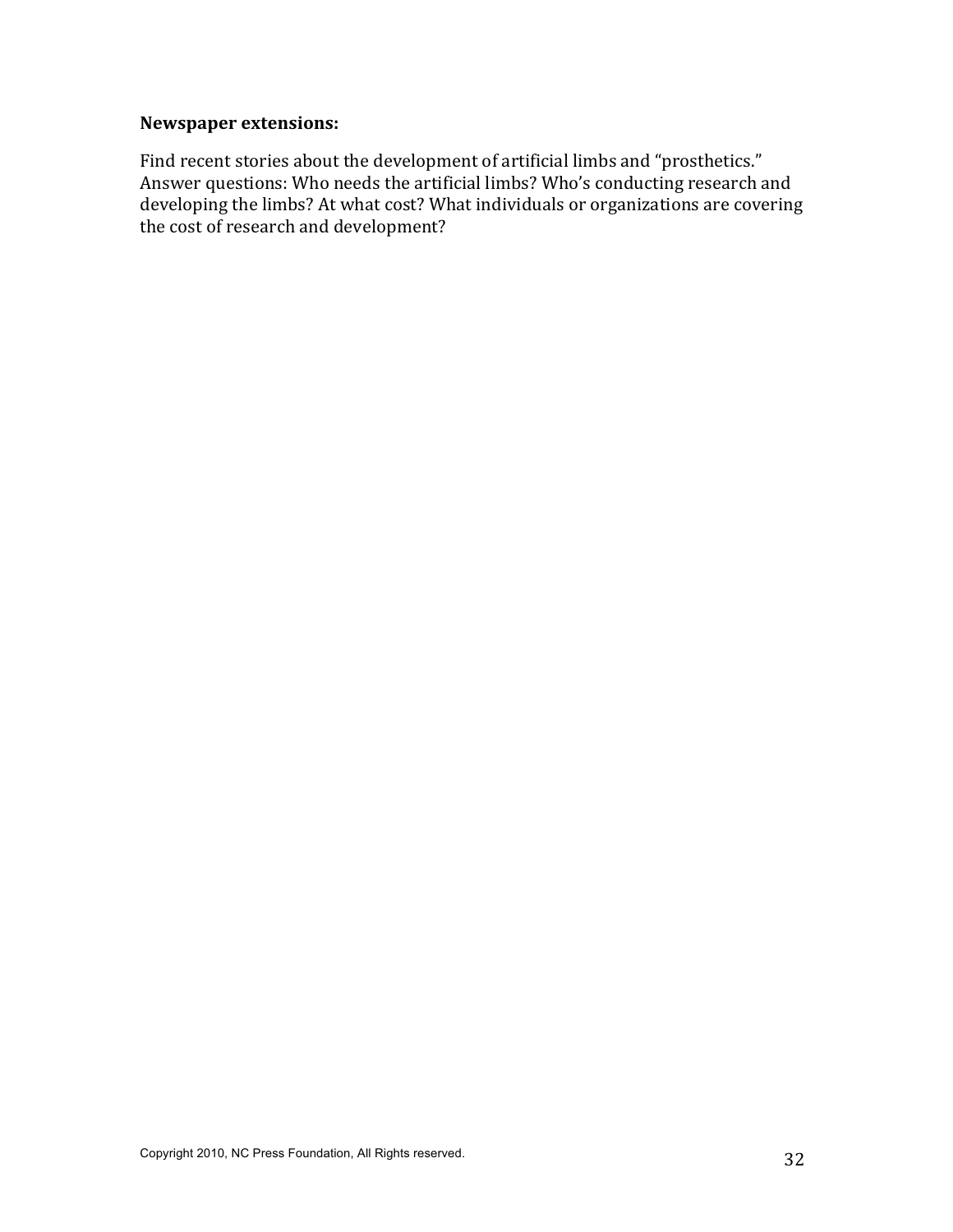# **CHAPTER SIXTEEN-Helen views from perch**

The title for each chapter in the story, Behind the High Board Fence, reads like a headline. Find the subject and verb in the title for Chapter Sixteen. As most headlines, the title uses the present-tense form of the verb.

Select a current news story that interests you. Underline the subject and circle the verb in the story's headline. Is the subject plural or singular? What is the tense of the verb? Think of other synonyms for the chosen verb and discuss whether any verb works as well as the one chosen by the newspaper's headline writer.

#### **Remember**

- 1. What's the cause for celebration?
- 2. Where is Helen perched?

#### **Understand**

- 1. Describe preparations for the party.
- 2. Describe the setting for the party.
- 3. Is the Sharp house wired for electricity? How do you know?

#### **Apply**

Draw the yard where the party takes place.

#### **Analyze**

- 1. How has Helen changed over the course of the story?
- 2. What work does Helen want to do as an adult? How might she prepare to become a nurse? How does someone prepare to become a nurse today? Conduct research to find out about education for nurses.

- 1. Do you think a tree is a good place to "think, dream and wish?" Why?
- 2. Do you have a place where you go to "think, dream and wish?" Explain.